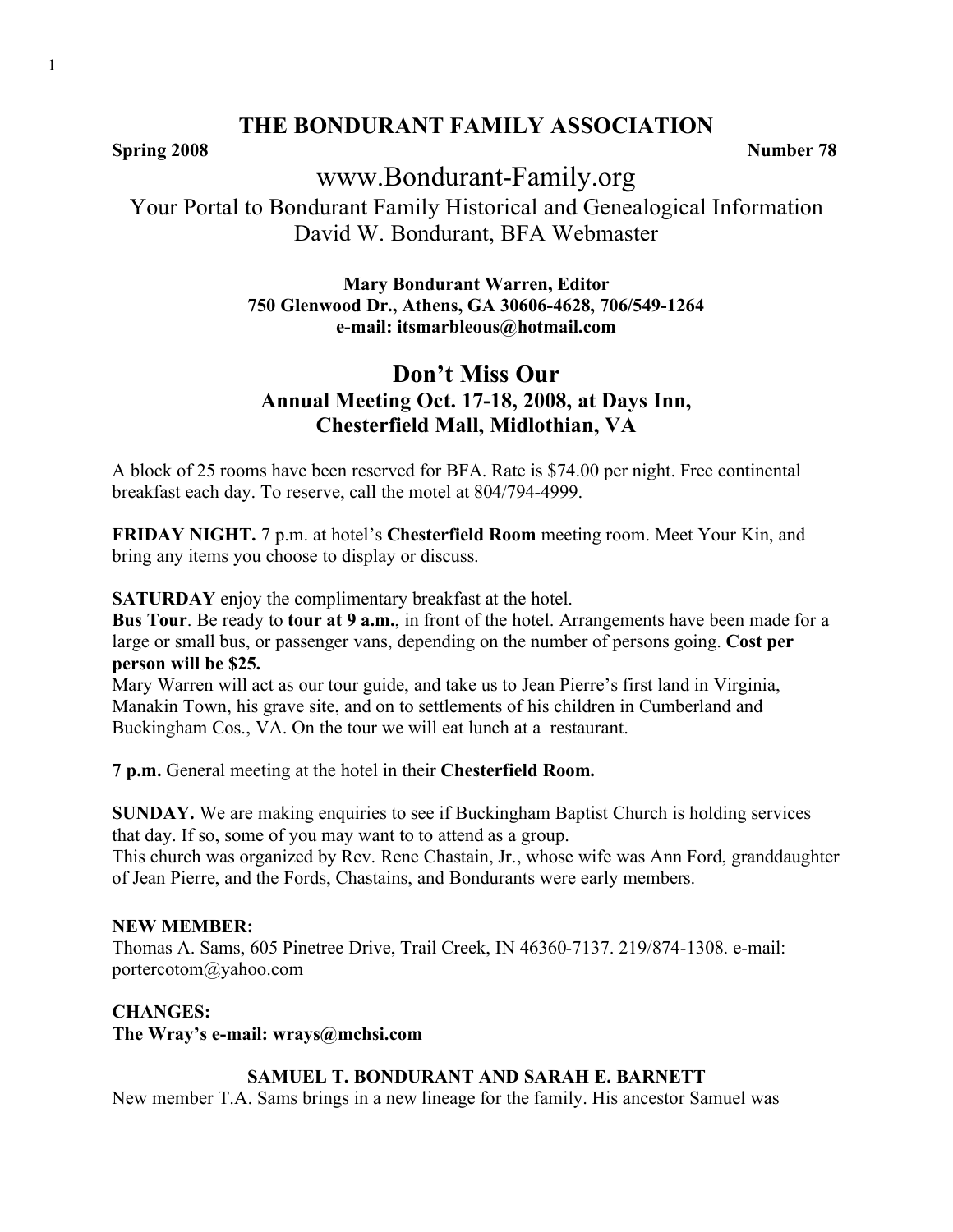grandson of Thomas and Margaret A. Drury Bondurant of Boone Co., KY, and son of Joseph Bondurant and Martha Tharp who died in IL.

Samuel T. was born 9 Dec. 1834 in Menard Co., IL, died 18 Feb. 1883 Edwards Co., IL, and on 15 Nov. 1860 in Douglas Co., IL, was married to Sarah E. Barnett, born 8 Nov. 1842 Coles Co., IL, died 17 May 1880 Edwards Co., IL.

Their daughter Mary Emma Bondurant, born 18 July 1873 Douglas Co., IL, died 5 June 1942 in Chicago Heights, IL. On 3 Oct. 1889 in Edwards Co., IL, she married Charles Kerr Handley, born 8 April 1858 Edwards Co., IL, died 5 Sept. 1920 Chicago Heights, IL.

Their son Samuel E. Handley was born 28 July 1890 Edwards Co., IL, died 11 Dec. 1951,

Garrett, IN. On 13 May 1911 he married in Chicago Heights, Lily H. Hassel, born 19 March 1886 Christiana, Norway, died 22 Nov. 1945 in Valparaiso, IN.

Their daughter Lucille Caroline Handley, born 14 June 1915 South Chicago Heights, IL, died 28 Jan. 1976 in Valparaiso, IN. On 3 Feb. 1943 in Fort Wayne, IN, she was married to Henry Sams, born 16 Oct. 1907 Olive Branch, IL, died 3 April 1977 Valparaiso, IN. Theirs is a large family: Thomas Allen Sams, born 13 Dec. 1950 Valparaiso, Porter Co., IN.

Paul E. Sams married Justine A. Bridwel and Polly Yates

John D. Sams married Kathleen R. Grunwald

Ruth A. Sams married Simon R. Walters

Martha L. Sams married Anthony W. Colvin

William R. Sams married Kathy D. White and Sonja Nimo

Lila G. Sams

Herbert G. Sams married Paula E. Kissinger and Margaret Walters

Shirley R. Sams married James J. Navarro.

Thomas Allen Sams married 1st Martha E. Pletka, born 1 March 1956, Logansport, IN, daughter of Frank J. Pletka, Sr. and Violetta Weaver. Their children:

Nathan Allen Sams, born 25 Jan. 1976, married Hollie L. Combs, their daughter is Lilyanna E. Sams, born 14 April 2000.

Crystal Renee Sams born 22 Jan. 1979.

Second wife was Betty Ann Johnson, married 19 Jan. 1991 Valparaiso, IN, divorced, no children.

Third wife is Betty G. Miller, married 9 June 2007 Trail Creek, IN.

### **MARENGO COUNTY, ALABAMA, BONDURANTS**

Randolph Currie, e-mail: curjax@accesstoledo.com, has been tracing intermarriages of Bondurants and Leonards**.** Two children of Golding Leonard and Nancy Pearson married Bondurants -- Henry Garland Leonard and Frances Eliza Leonard. Who were the parents of their Bondurant spouses?

There were many land patents in Marengo Co. issued to Jesse H. Bondurant and Joseph Bondurant, but the earliest patent was issued to Mrs. Martha Bondurant in 1826, and in the 1830 census she had a flock of children. There were a few patents to William A. Bondurant in Marengo, Co.

Frances E. Leonard became the wife of JOSEPH BONDURANT, and lived mostly in Mobile, AL. Joseph died intestate in 1850, but fortunately Fanny left a will:

Mobile Co., AL, Will Book 3, pages 5-7, dated 30 May 1857.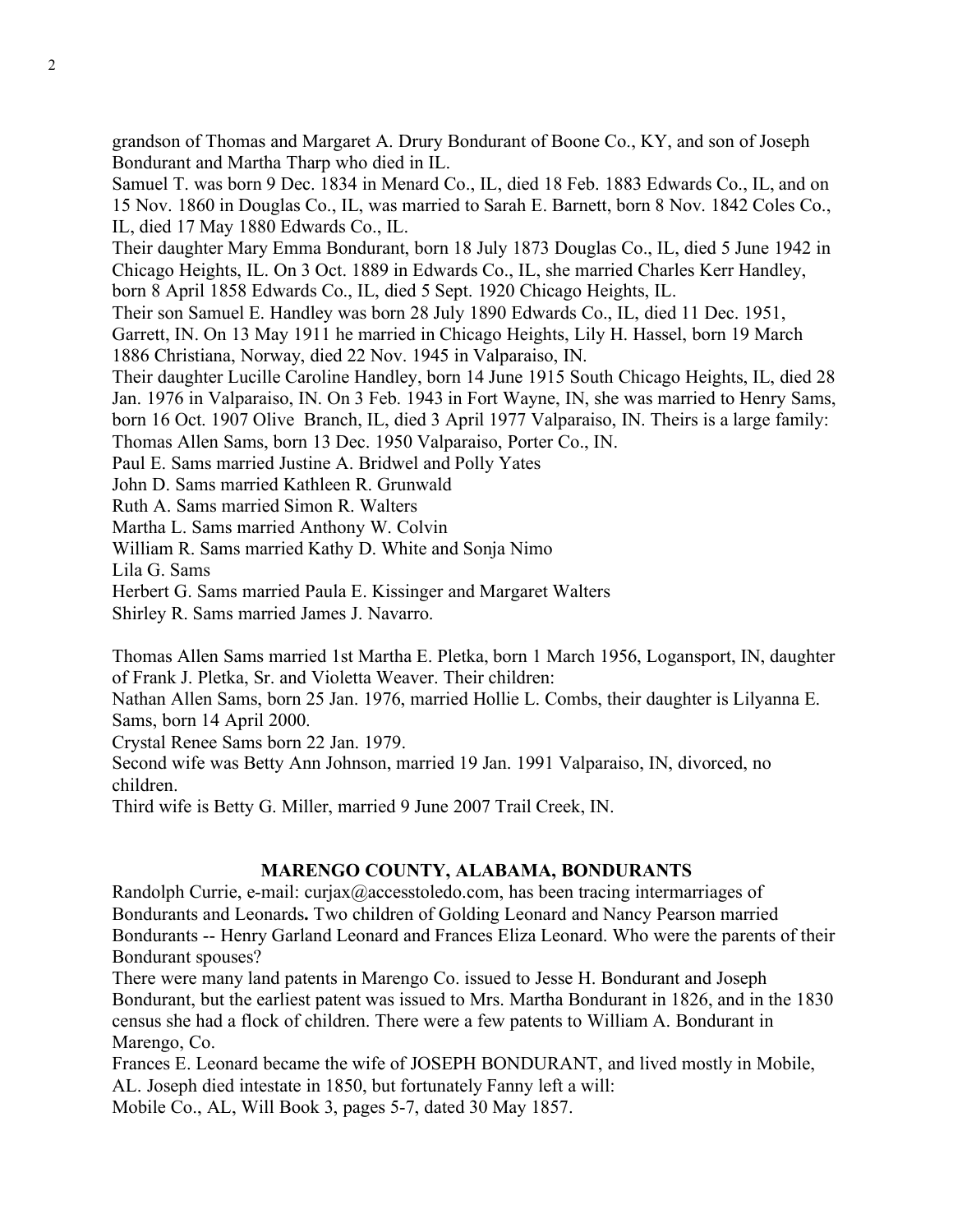#### **Spring 2008** Number 78

WILL OF FRANCES ELIZABETH BONDURANT, widow.

Sons William Henry and Joseph Bondurant.

Daughters Elizabeth Ann, Mary Roxanna, Florence Leonard, Adela Elouisa (youngest). Son-in-law Erastus S. Perryman.

James Chievers (Chivers), Fanny's first cousin, of Wilcox Co., AL, was agent on behalf of the estate, consisting of 160 acres. Witnesses were Hamilton Ballentyne and Powhatten C. Collins. Joseph Bondurant and wife Frances were buried at Magnolia Cemetery, Mobile, as were most of their children. James Chivers was the son of Frances G. Pearson who died in Wilcox Co., AL. The Perryman and DeLoach families which connect to this branch are also relatives of Mr. Currie.

Henry G. Leonard married MARTHA A. BONDURANT. They were in Marengo Co., AL in 1840, in Chickasaw Co., MS 1850. Henry obtained 160 acres in Chickasaw Co. in the mid-1840s. Children with them in 1850 census were: Mary E., George G., Oscar H., and Leonodes [sic] W. Leonard, then the family seemed to disappear. Martha (Patsy) Bondurant Leonard died before 31 Dec. 1846 when her slave property was sold. Heirs and distributees were: Mary E. Lee, widow, and child of decedent Martha James M., child of decedent, living in Mobile, AL Joseph, child of decedent, living in Mobile, AL Jesse H., child of decedent, living in Mobile, AL Elizabeth Ringgold, wife of Benjamin Ringgold, residing in Marengo Co., AL Eliza Eskridge, wife of Samuel Eskridge, residing in Marengo Co., AL Children of George Bondurant, child of decedent and probably the eldest, who was deceased: Jack Bondurant, Marengo Co., AL William Bondurant, Marengo Co., AL Martha, wife of Henry Garland Leonard, residing in MS Irenea, wife of James Curtis, residing in Butler Co., AL George, Marengo Co., AL Mary, Marengo Co., AL Jane Bondurant Rains, deceased, whose children were: Martha Rains, under 21 John Rains, under 21 Virginia Rains, under 21 Narcessa Pickering, deceased, formerly Narcessa Cunningham and first Narcessa Bondurant, all of Marengo Co., AL Sarah Long, formerly Sarah Cunningham, wife of John H. Long, he of full age William Cunningham, of full age George Cunningham, minor Mary Cunningham, minor Gordon Cunningham, minor Robert Henry, non-resident of Alabama, location unknown. Children of Ann Stratton, deceased, wife of Peter Stratton Robert Stratton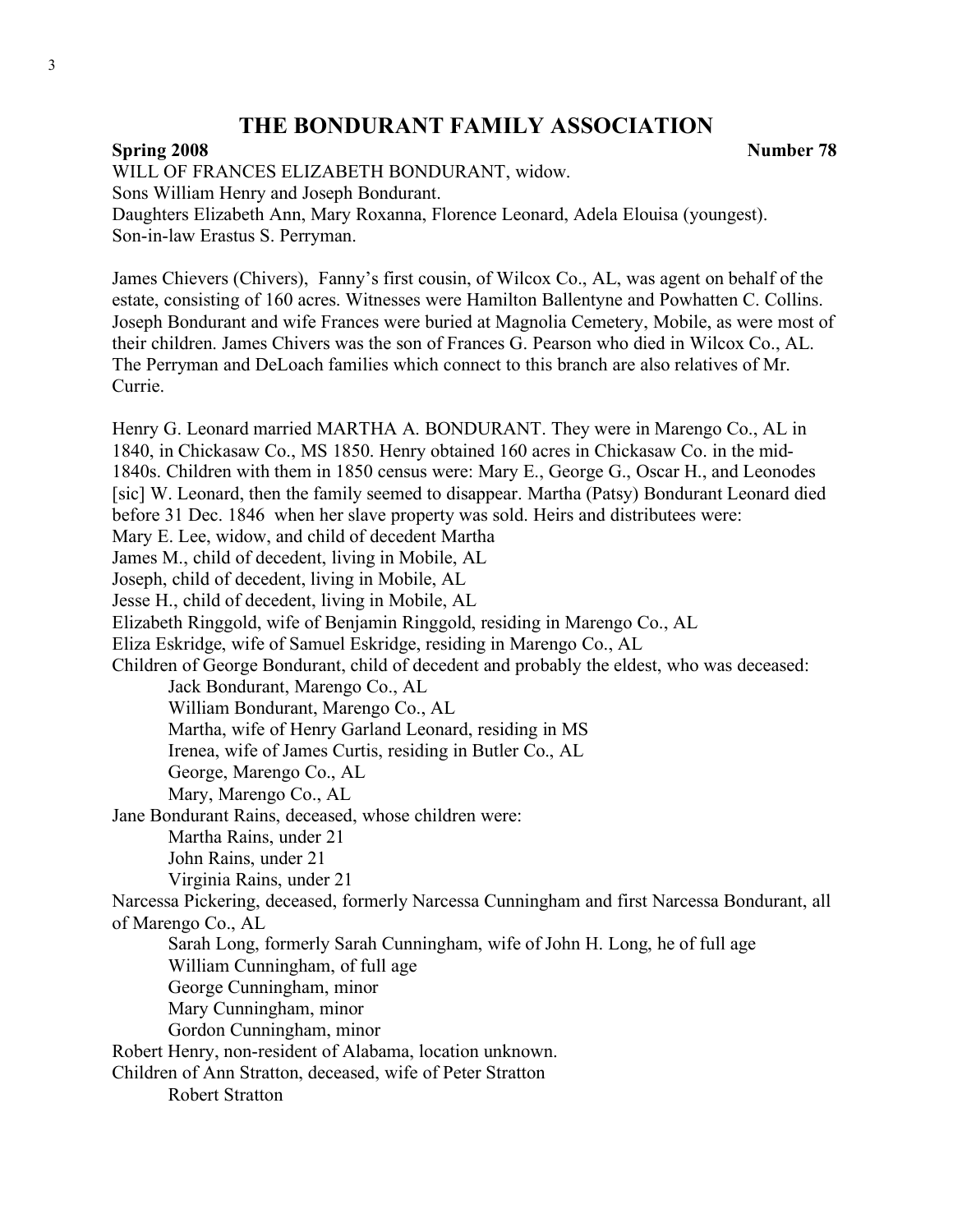Stephen Stratton Moseby [sic] Stratton, under age 21 Charles Stratton, under age 21 William Stratton.

Henry O. Leonard (was this Oscar H.?) was in Yalobusha Co., MS after 1880, and seems to have been the same age. In other records he appeared as Henry Oscar Leonard. William A. Bondurant was also in Yalobusha Co. after 1870.

The will of George P. Bondurant (1824-1879), who died in Yalobusha Co. showed that he was a retail merchant of dry goods in Coffeeville, MS. He may have been in business with his brother William A. Bondurant (1819-1905). George P. Bondurant does not appear to have ever married. In 1870 Census he was living with Wina J. Farley. George's will was signed 31 July 1878, Yalobusha Co., and proved the following March 1879. His will names a brother W.A. Bondurant, nieces Ida Lovyou [sic] and Anna Moore, and a nephew H.O. Leonard. A.H. Lovejoy married Mary J. Bondurant 17 Dec. 1857 in Yalobusha Co. George was buried in Coffeeville Cemetery next to his brother W.A. Bondurant, and Ethel Leonard, daughter of H.O. Leonard.

These records show that George P. Bondurant had a brother William A. Bondurant, and both were almost certainly brothers of Martha A. Bondurant Leonard (born ca. 1818) and Joseph Bondurant (1809-1850) of Mobile, AL. All had been born in VA. **Are their parents known?** Other family members seem to be Jesse H. Bondurant, and Martha Bondurant [sic], both of whom secured land in Marengo Co., Section 6, Township 15 N, Range 3E, where Henry G. Leonard also had land. Land patented in the name of JESSE H. BONDURANT was issued to JOSEPH BONDURANT according to General Land Office records [GLO].

**Do you know anything about this group?**

**Editor's Note**: For Martha to be entitled to patent, she must have been a widow, so her husband William Bondurant, son of John Peter Bondurant, and Mrs. Martha (Patty) Walton Mosby, must have been dead by 1826.

William Bondurant's wife was Martha W. (Patsy) Walton, daughter of Robert Walton and Mary Ann Hobson. Patty, William's mother, was his wife Patsy's aunt. William and Patsy married in Cumberland Co., VA 15 Jan. 1793. William was born in VA, moved with his parents to KY, returned to VA to marry. We do not know when he was born, or died (or where).

The 17 children of William and Martha W. (Patsy) Walton Bondurant:

Mosby, died infancy

William, died Pensacola, FL age 17

Frances, married James M. Chievers, to AL

Ann T. (Nancy) married 28 Feb. 1815 Cumberland Co., VA, Peter Stratton.

George W. married 28 Aug. 1815, Cumberland Co., VA, Arrena Flippen

another William, died infancy

Hezekiah M., died about 1840, but he married 27 Nov. 1828, Marengo Co., AL, E. Ann Williams

Narcissa married twice, both in Marengo Co.: George Cunningham, Sr., and Samuel Pickering Martha Jane, married 2 Oct. 1828 Marengo Co., John Rains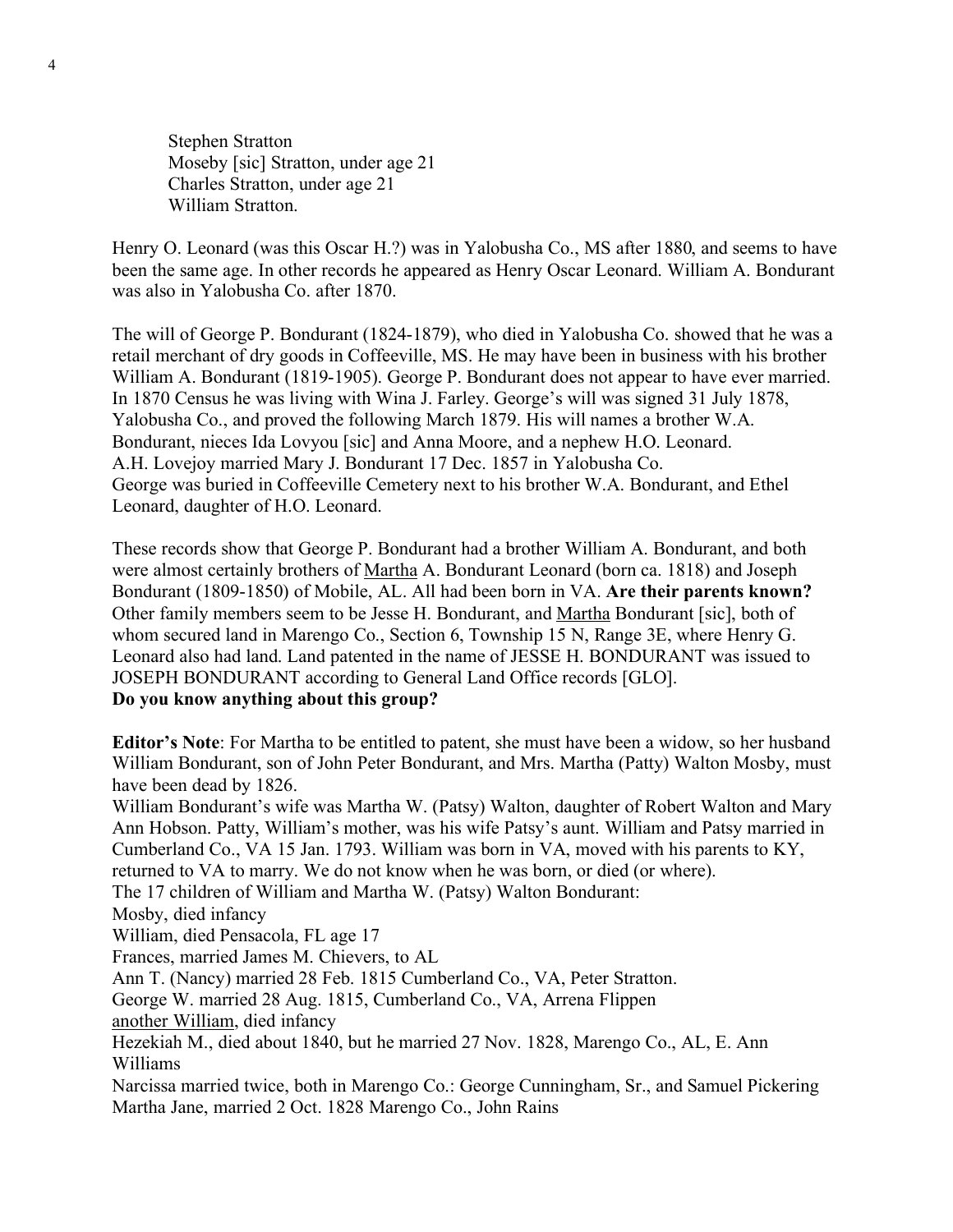#### **Spring 2008** Number 78

Eliza A. married Samuel G. Etheredge or Eskridge Mary Langhorn (Polly L.) born about 1796, married 22 Dec. 1817 in Cartersville, Cumberland Co., VA, Charles Pearce Lee Robert was born about 1805, no further information Joseph H. was born 8 March 1809 VA, died 1 June 1850 Mobile, AL, buried Magnolia Cem. He married 17 June 1828 **Frances Elizabeth Leonard**.

Jesse H. born 1810, died 1894, possibly in MS. No further information.

Elizabeth L., born about 1812, died 1853, married 1st Joseph H. Forniss, m. 2nd Marengo Co. Benjamin Ringgold.

James Madison, born 1814 Cumberland Co., VA, died 9 Nov. 1865, Millerton, Fresno Co., CA. He married 5 Dec. 1839 in Clarke Co., AL, Dionysia Murrell. John A. Bondurant born 1816, no further information.

#### **BIOGRAPHICAL SKETCH**

Prepared by Sharon Kingen, e-mail: sakingen@hrtc.net *Continued from issue 76.*

JOHN N. BUNDREN. The children are a bit mixed up in this census, but they have with them Theron (listed as Faron) A., Femis, Lela B., Charles K., and G. W. who was only 8 months old. Cemetery records of the Johnston Cemetery in Randolph Co., AR show Mary Lucinda Bundren, daughter of Louis Manning and Belle Seagraves, was born 24 Nov 1889 and died 25 Oct 1941. In 1942 John Norman Bundren registered for the WW II draft. He was a resident of rural Biggers, Randolph Co., AR. He was age 59 and reported that he was born 26 Jul 1882 in Howell Co., MO. The contact person was Mrs. Leta Belle Luter. John Norman was self-employed. He was 5 feet 8 inches tall and weighed 155 pounds. His eyes were blue and his hair was gray. His complexion was light. AR marriage records show that John Bundren married in 1942 in Randolph Co., AR Minnie Manning. Minnie was a sister to John's  $1<sup>st</sup>$  wife. The catalog of the Hite Cemetery in Randolph Co., AR shows that Minnie Bundren, daughter of Louis Manning and Belle Seagraves, and the 2<sup>nd</sup> wife of John Bundren, was born 22 Jun 1892 and died 14 Apr 1956. Her inscription appears on the same stone as that of her mother. Belle Seagraves was the daughter of Vincent Seagraves and Caroline Waddle. She first married Louis Manning and then married William A. Kerley. She was born 1869 and died 6 Jul 1942. John Norman Bundren, son of George W. Bundren and Cansada Hollingshed, born 26 Jul 1881 and died 23 Feb 1951 was buried with his first wife in the Johnston Cemetery, Randolph Co., AR. [Children]

**Theron A. Bundren** was born about 1910 in AR. She married in 1931 in Randolph Co., AR, Acel Dalton. The Randolph Co., AR GenWeb site shows that Acel F. Dalton was a teacher in the schools in Reyno for about 16 years. About 1946/1947 he was living in St. Louis where he held the civil service job of assistant lay inspector for the federal government. Files posted on Ancestry.com indicate that they had 2 children (because they may be still living, the names are not included).

**Themous R. Bundren** is listed in one census as Thomas and in another as Femis. He was born 1912 in AR. He was residing with his parents in Randolph Co., AR in 1930 although he is listed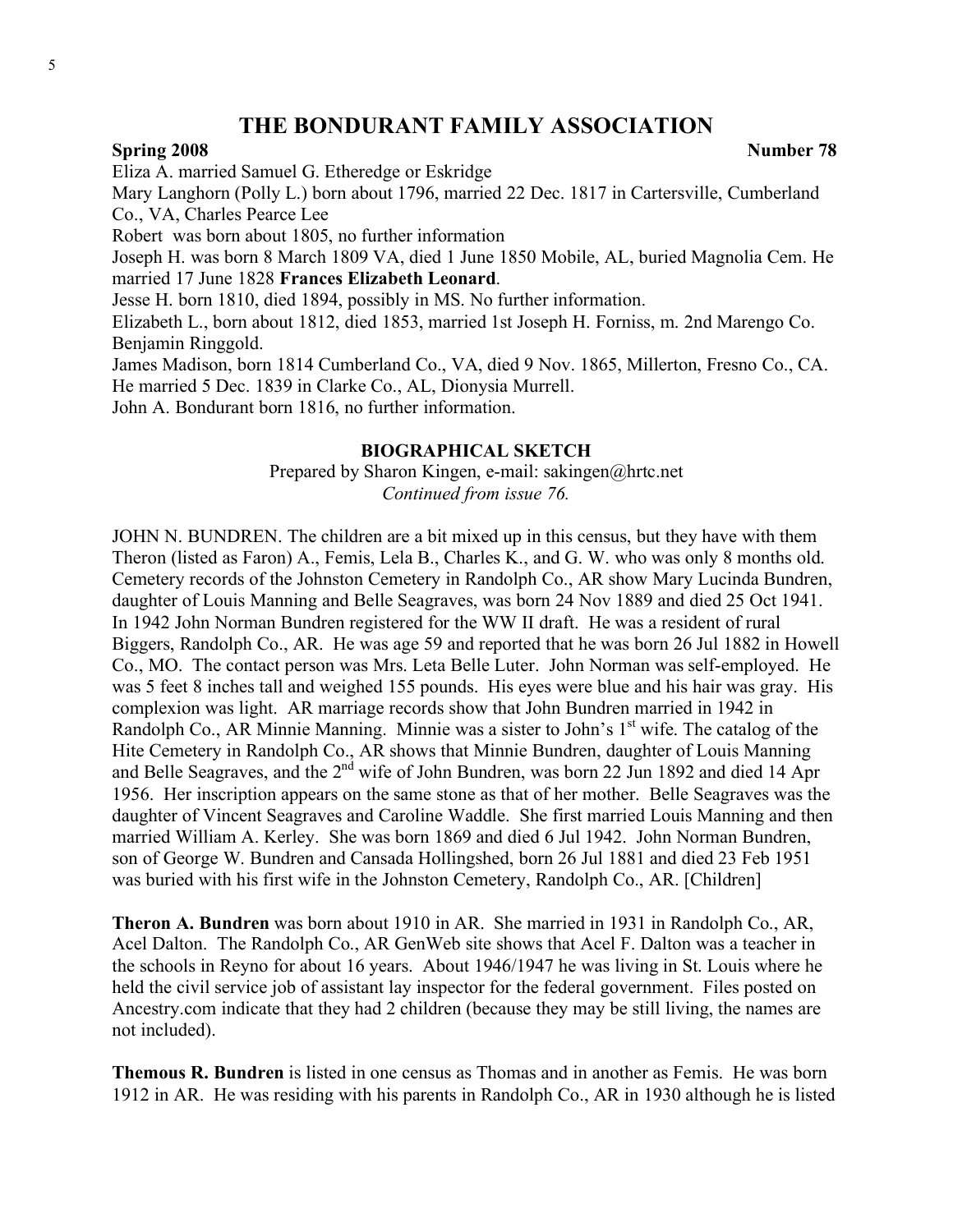as a daughter. On 11 Sep 1937 he married Vera M. Segraves in Clay Co., AR. Both are buried in the Masonic Cemetery in Pocahontas, Randolph Co., AR. Themous "Buck" Bundren, son of John N. Bundren and Mary L. Manning, was born 8 Aug 1911 and died 5 Sep 1992. Vera May Seagraves/Bundren, daughter of Mont Seagraves and Myrtle Boling, was born 25 Jun 1920 and died 19 May 2005. The SSDI includes both Themous R. and Vera M. and confirms these dates. It also shows that the last residence for both was Pocahontas, Randolph Co., AR. The following obituary appeared in *The Jonesboro Sun*, 21 May 2005:

POCAHONTAS -- Vera Mae Bundren, 84, of Pocahontas died Thursday, May 19, at her residence. Born at Biggers, she was a homemaker. Survivors include a son, Don Bundren of Ravenden; a daughter, Delphine Kennedy of Metropolis, Ill.; a brother, Sonny Segraves of Pocahontas; two sisters, Juanita Cavenar and Eva Lea Barnes, both of Pocahontas; two grandchildren; four great-grandchildren; three stepgrandchildren; and seven stepgreatgrandchildren.

She was preceded in death by her husband, Themous R. "Buck" Bundren, and her parents, Mont and Myrtle Boling Segraves.

Funeral services will be at 2 p.m. Sunday at McNabb Funeral Home, with Gaylon Russell, Don Clayton and Glenn Chadwick officiating. Burial will be in Masonic Cemetery at Pocahontas. Active pallbearers will Danny Walls, Matt Walls, Rick Fort, B.J. Fort, Johnny Segraves, Monte Segraves, Jeremy Presley and Michael Overby.

Honorary pallbearers will include Jim Luter, Terrill Luter, Mike Caldwell and Howard Barr. Visitation will be from 5-8 p.m. today at the funeral home. Memorials may be made to Pine Grove Baptist Church Furnace Fund.

**Lela Bell Bundren** was born about 1916 in AR. She was living with her parents in Randolph Co., AR in 1930. In 1936 she married Noel D. Luter in Randolph Co., AR. In 1942 her father listed her as Mrs. Leta Belle Luter and identified her as the person who would always know his address. It seems likely that the Jim and Terrill Luter listed in the obituary immediately above as honorary pallbears were their children (or grandchildren). The SSDI shows that Noel D. Luter was born 1 Nov 1911 and died 28 Nov 1995. No last residence was listed, but his card was issued before 1951 in AR. Lela B. Luter, according to the SSDI, was born 8 Mar 1916 and died 14 May 1996. No last residence was listed, but her card was issued 1953-1954 in MO. They may have resided in the 1990s in North Little Rock, AR.

**Charles K. Bundren** was born about 1920 in AR. He was residing with his parents in Randolph Co., AR in 1930. AR marriage records show that Charlie Bundren married Essie Ingram in 1942 in Randolph Co. Tombstones in the Masonic Cemetery in Pocahontas, Randolph Co., AR include that of Essie Victoria Bundren, daughter of Floyd Ingram and Rosetta Coe and wife of Charley N. Bundren. She was born 30 Mar 1924 and died 1 Dec 1997. Charles is also buried in the Masonic Cemetery as Charley N. Bundren. The stone shows that he was born 9 May 1919 and died 8 Nov 2004. The SSDI confirms Essie's dates of birth and death and Charley N.'s date of death but shows that he was born 19 May 1919. The last residence for both was the city of St. Louis, MO.

**G. W. Bundren** (probably George Washington). He was born in 1929 in AR and was listed with his parents, John and Mary Bundren, in 1930 in Randolph Co., AR. The SSDI includes a G. W. Bundren who was born 18 Aug 1929 and died 23 May 2004. His last residence was Saint Peters,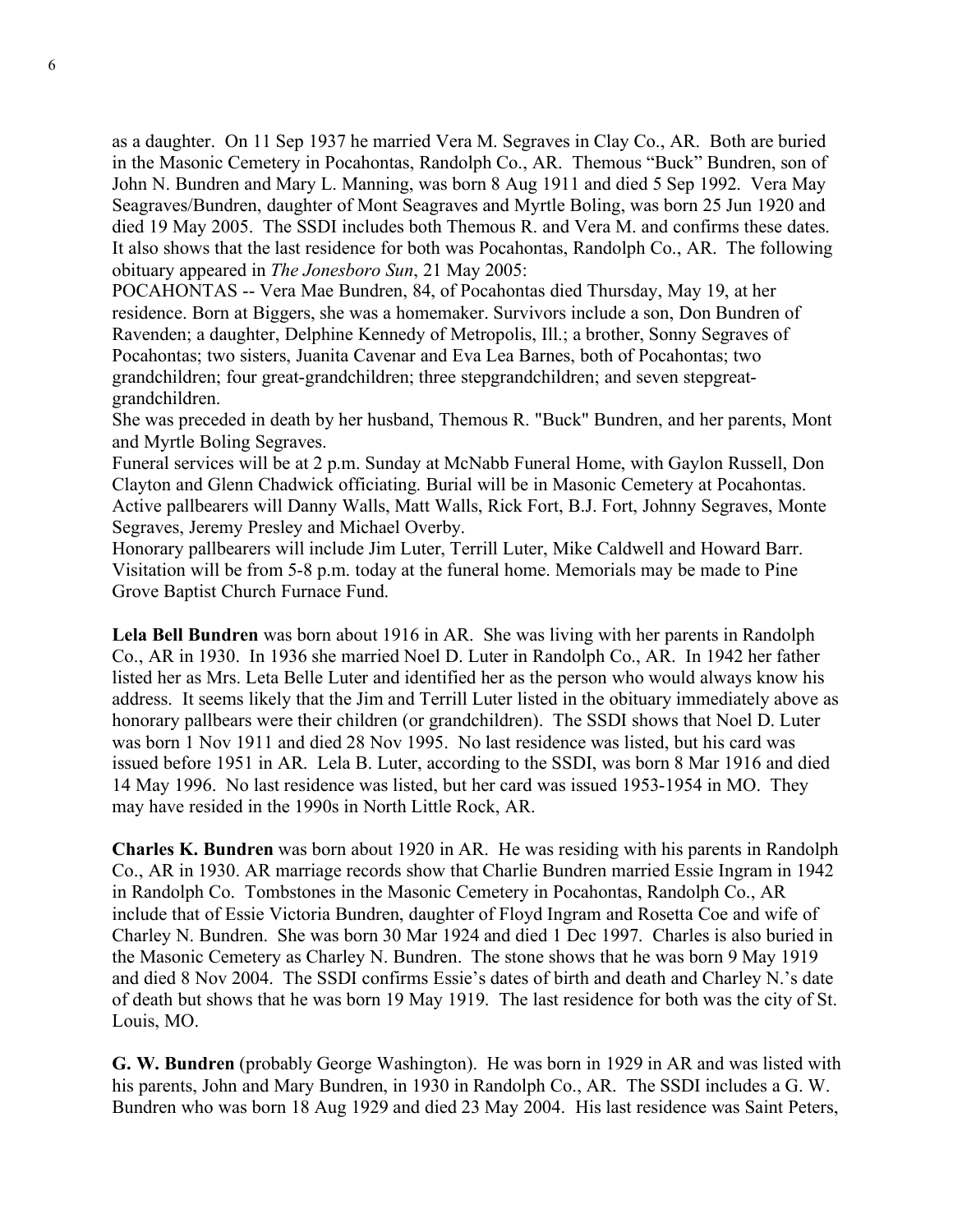**Spring 2008** Number 78 Saint Charles Co., MO.

**Olive A. Bundren** was born Dec 1885, according to the 1900 census of Howell Co., MO. She was living with her father and stepmother/aunt when this census was taken. No further information has been located about her.

**Ethel A. Bundren** was born Feb 1887 in MO, according to the 1900 census of Howell Co., MO. This entry seems to show her given name as Ethel A. Ancestry.com World Tree (Hollingshad/Sparks) shows her as Eathel and gives her birth date as 20 Feb 1887. No other data have been located pertaining to her.

**Phillip H. Bundren** was born 10 May 1889 in Pottersville [Howell Co.], MO, according to his WW I registration. According to AR marriage records, he married in 1909 in Randolph Co., AR, Atley Cook. He registered 5 Jun 1917 in Randolph Co., AR as a resident of Biggers, AR [Reyno Precinct]. He was age 28 with a wife and 5 children. He was a self-employed farmer. Physically he was of medium height and build with brown eyes and black hair. In 1920 he was residing in Reyno Twp., Randolph Co., AR at the age of 30. He was a farmer. With him was his wife Attey [sic], age 28 born AR. Also in the household were 3 children – Ulys age 9, Faly age 7, Johnnie age almost 5, Weldon age 2 years and 7 months, and Wilma age 2 years and 7 months. All of the children were born in AR. Also with them were Mary Cook, age 60, born AR, widow, mother-in-law, and Jim Cook, age 27, born AR, brother-in-law, farm laborer working out. In 1930 Philip and Atley were residing in Reyno, Randolph Co., AR where Phillip was a truck driver for a wholesale oil business. With them were 5 children – Ulyses, Fave, Lemuel, and the twins Weldon and Wilma. In 1942 Philip Howard Bundren registered for the WW II draft as a resident of Reyno, Randolph Co., MO. He stated that he was 52 years old. He was born 10 May 1889 in Siloam Springs, MO. The contact person was Mrs. Atley Bundren. He was employed by F. E. Belford of Reyno. He stood 5 feet 10 inches tall and weighed 175 pounds. His eyes were brown and his hair was also brown. His complexion was dark. The SSDI shows that Phillip Bundren was born 10 May 1889 and died Apr 1972. His last residence was Reyno, Randolph Co., AR. The SSDI shows that Atley Bundren was born 20 Nov 1890 and died Sep 1974. Her last residence was also Reyno, Randolph Co., AR. The Randolph Co., AR GenWeb site shows that Athely C. Bundren died about 19 Sep 1974 at the age of 83 in Reyno. Philip Howard Bundren, son of George Bundren and Consada Hollingshed, was born 10 May 1889 and died 27 Apr 1972. He was buried in the Johnston Cemetery, Randolph Co., AR. Atley Bundren, daughter of Johnny Cook and Mary Carr, and wife of Phillip Bundren, was born 20 Nov 1890 and died 12 Sep 1974. She, too, was buried in the Johnston Cemetery.

**Ulyses H. Bundren** was born in AR. The SSDI shows that he was born 27 Apr 1910 and died 1 Jun 1988. His last residence was Pocahontas, Randolph Co., AR. Ulyses Herbert Bondurant, son of Phillip Bundren and Atley Cook, was born 27 Apr 1910 and died 1 Jun 1988. He was buried in the Johnston Cemetery, Randolph Co., AR.

**Faye Bundren** was born about 1913 in AR. AR marriage records show that she married in 1929 in Randolph Co., AR, John Lamb. The catalog of the Johnston Cemetery, Randolph Co., AR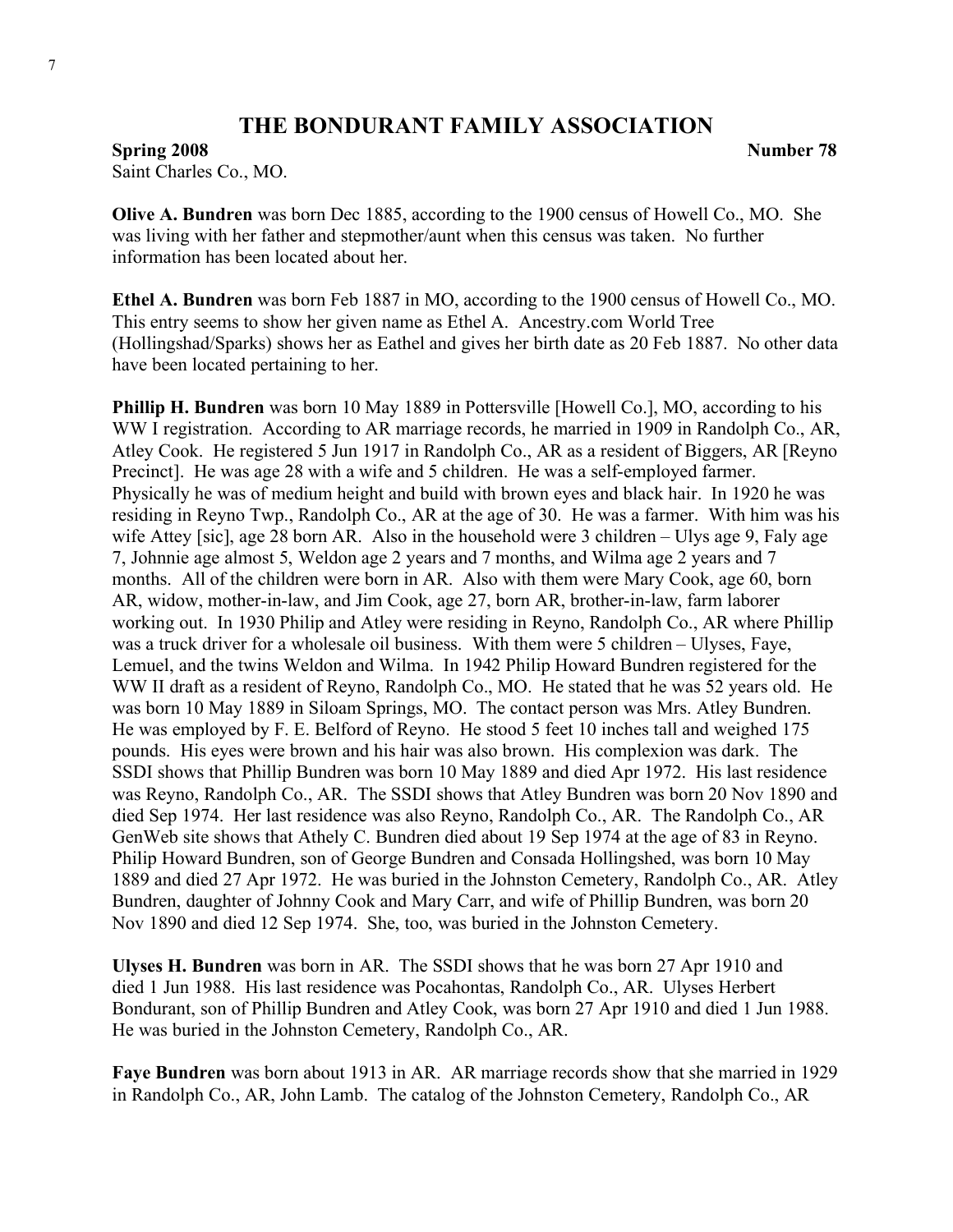shows that Bonnie June Lamb, daughter of John P. Lamb and Faye Bundren, was born 19 Apr 1935 and died 1 Nov 1950. The following obituary, which appeared in *The Jonesboro Sun* 25 Apr 2004, shows that she had a second husband and a surviving daughter, but whether Colleen's surname was Lamb or Rose is unknown at this time.

POCAHONTAS – Faye Bundren Rose, 91, of Pocahontas died Thursday, April 22, at Randolph County Medical Center. Born in Reyno, she was a homemaker.

Survivors include one daughter, Colleen Loftis of Pocahontas; three stepdaughters, Bobbie Brown, Patsy Penn and Roberta Clements, all of Pocahontas; two grandchildren, Sheila Campbell and Blake Campbell; 10 step grandchildren; 19 step-great-grandchildren; and one stepgreat-great-grandchildren. She was preceded in death by her husbands, John Lamb and Bob Rose; one daughter, Bonnie Lamb; one sister; and three brothers.

Graveside services will be at 2 p.m. Sunday in Randolph Memorial Gardens at Pocahontas, with Gerald Fears officiating.

McNabb Funeral Home is in charge of arrangements.

Visitation will be from 5-7 p.m. today at the funeral home.

Lemuel Bundren was born about 1915 in AR. A news article originally published 4 Nov 1926 which appears on the Randolph Co., AR GenWeb site states: "Lem, the small son of Mr. & Mrs. P. H. Bundren was seriously injured when he and two other children were playing at the Phoenix Gin in Reyno." However, he survived. AR marriage records show that Lem Bundren married in 1933 in Randolph Co., AR Geraldine Bryant. The catalog of the Johnston Cemetery, Randolph Co., AR includes an entry for a Bundren infant, daughter of Lem, who was born and died 16 Jan 1936. The catalog also includes the following notice taken from the Pocahontas Star Herald of 23 Jan 1936: "The death of the infant daughter of Mr. & Mrs. Lem Bundren occurred at St. Bernards Hospital in Jonesboro last Thursday shortly after birth. Interment was at the family burying site in the Johnstontown [sic] Cemetery." The SSDI does not seem to include Lemuel, but Geraldine is there. She was born 3 Apr 1914 and died 3 Mar 2002. Her last residence was Corning, Clay Co., AR.

**Weldon Bundren**, twin to Wilma, was born about 1917 in AR, according to the 1930 census. The catalog of the Johnston Cemetery, Randolph Co., AR shows that Weldon Bundren, son of Phillip H. Bundren and Atley Cook, was born 6 May 1917 and died 28 Mar 1982. The SSDI has basically the same dates of birth and death, but adds that his last residence was Fort Worth, Tarrant Co., TX although his card was issued before 1951 in AR.

**Wilma Bundren**, twin to Weldon, was born about 1917 in AR, according to the 1930 census. No other data have been found about her. However, if the date on Weldon's headstone is accurate, then we can assume that Wilma was born 6 May 1917. The obituary of her sister Faye, which appears above, indicates that Wilma was deceased before 22 Apr 2004.

**George W. Bundren** registered for the WW I draft as a resident of Craighead Co., AR on 5 Jun 1917. He reported that he was born 1 May 1892 in Siloam Springs [Howell Co.], MO. He was age 25, a resident of Cork, AR. He indicated that he was self-employed but working at a handle factory. Perhaps he was the owner of the business? He was married, but did not report having any children. He was of medium height and slender build with brown eyes and black hair. He reported that he was missing one thumb. He was enumerated in 1920 in Cash in Little Texas Township, Craighead Co., AR. He was age 28 and identified himself as the owner of a handle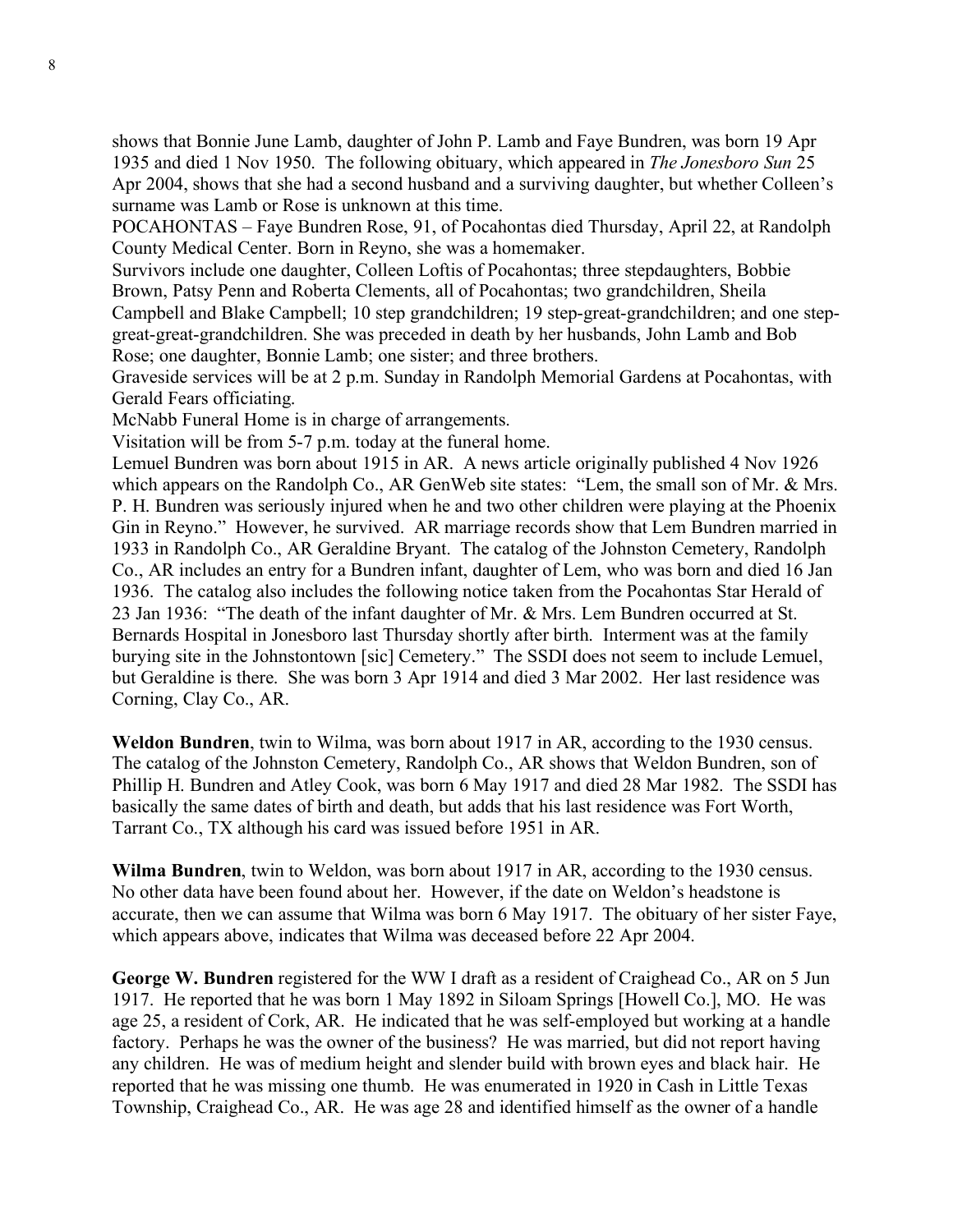#### **Spring 2008** Number 78

mill. With him were his wife Cora, age 31, and a daughter named Lois Osborn who was age 13. It seems probable that this was actually his step-daughter and that Cora had been married before. The is somewhat supported in the 1930 census of the same location which shows that George 1<sup>st</sup> married at the age of 26 but Cora first married at the age of 16. Whether the wife George reported in 1917 was Cora or another lady is unknown. What these census records indicate is that George had no surviving children.

In 1942 he registered for the WW II draft as George Washington Bundren, a resident of Cash, Craighead Co., AR. He was age 49, having been born 1 May 1892 in Howel Co., MO. The contact person was Cora Bundren of Cash, AR. He was self-employed. He was 5' 8 ½" tall and weighed 125 pounds. His eyes were brown. His hair was gray. His complexion was ruddy. He also reported that the thumb was off his right hand.

**Lee Benson Bundren** was born about 1894 in MO. According to AR marriage records, he married 1916 in Randolph Co., AR, Mayme McKinsey. He registered for the WW I draft as Lee Benson Bundren. He was a resident of Biggers [Randolph Co.], AR when he registered 5 Jun 1917. He stated that he was born 12 Oct 1893 in Siloms Springs [Howell Co.], MO. He was age 23. He was a self-employed farmer supporting a wife. He was of medium height and build with gray eyes and brown hair. In 1920 he and Maymie were residing in Reyno Twp., Randolph Co., AR where Lee was a farmer. Maymie was age 22 born AR. With them was a son Lee Elmo, aged 2 years and 2 months born AR. They have not been located in the 1930 census. Data posted at http://userdb.rootsweb.com/cemeteries/cgi-bin/cemetery.cgi shows that Lee B. Bundren is buried in the Sunny Lane Cemetery, Del City, Oklahoma Co., OK. According to interment records he was born 12 Oct 1893 and died or was buried 28 Nov 1953. Buried beside him is his wife, Mayme. She was born 29 Jun 1897 and died or was buried 25 Mar 1944.

**Lester H. Bundren** does not appear in the census records, but he is buried in the same location as Lee Benson. According to data posted at http://userdb.rootsweb.com/cemeteries/ cgibin/cemetery.cgi, Lester was born in 1894. He died in 1939 and was buried in the Sunny Lane Cemetery, Del City, Oklahoma Co., OK. Buried beside him is Cathryn (Wilson) Bundren. She was born 30 Dec 1897 and died or was buried 5 Jan 1954.

**Alberta F. Bundren** was born May of 1896, according to the 1900 census. AR marriage records show that Berta Bundren married in 1914 in Randolph Co. Earnest Graham. In 1920 they were living in Current River Twp., Randolph Co., AR. Earnest was age 24 born AR (both parents born TN). He was a farmer. Berta was age 23. With them was a son named Howard who was age 10 months born AR. In 1930 they were farming in the same general location. Earnest was age 33; wife Berta was age 32. With them were two sons: Howard age 11 and Roy age 9. Both were born in AR. Records of the Masonic Cemetery in Pochontas, Randolph Co., AR show that Ernest B. Graham, son of James Graham and Joanna Tatum, was born 28 May 1895 and died 16 Jan 1981. The SSDI confirms his date of birth, but shows that he died Jan 1982. His last residence was Biggers, Randolph Co., AR. Bertha Frankie Graham, daughter of G. W. Bundren and Conzada Holligshed and wife of Ernest B. Graham, was born 18 May 1896 and died 9 Aug 1988, according to the cemetery catalog. The SSDI confirms her birth date but shows that she died 8 Aug 1988. Her last residence was Biggers, Randolph Co., AR.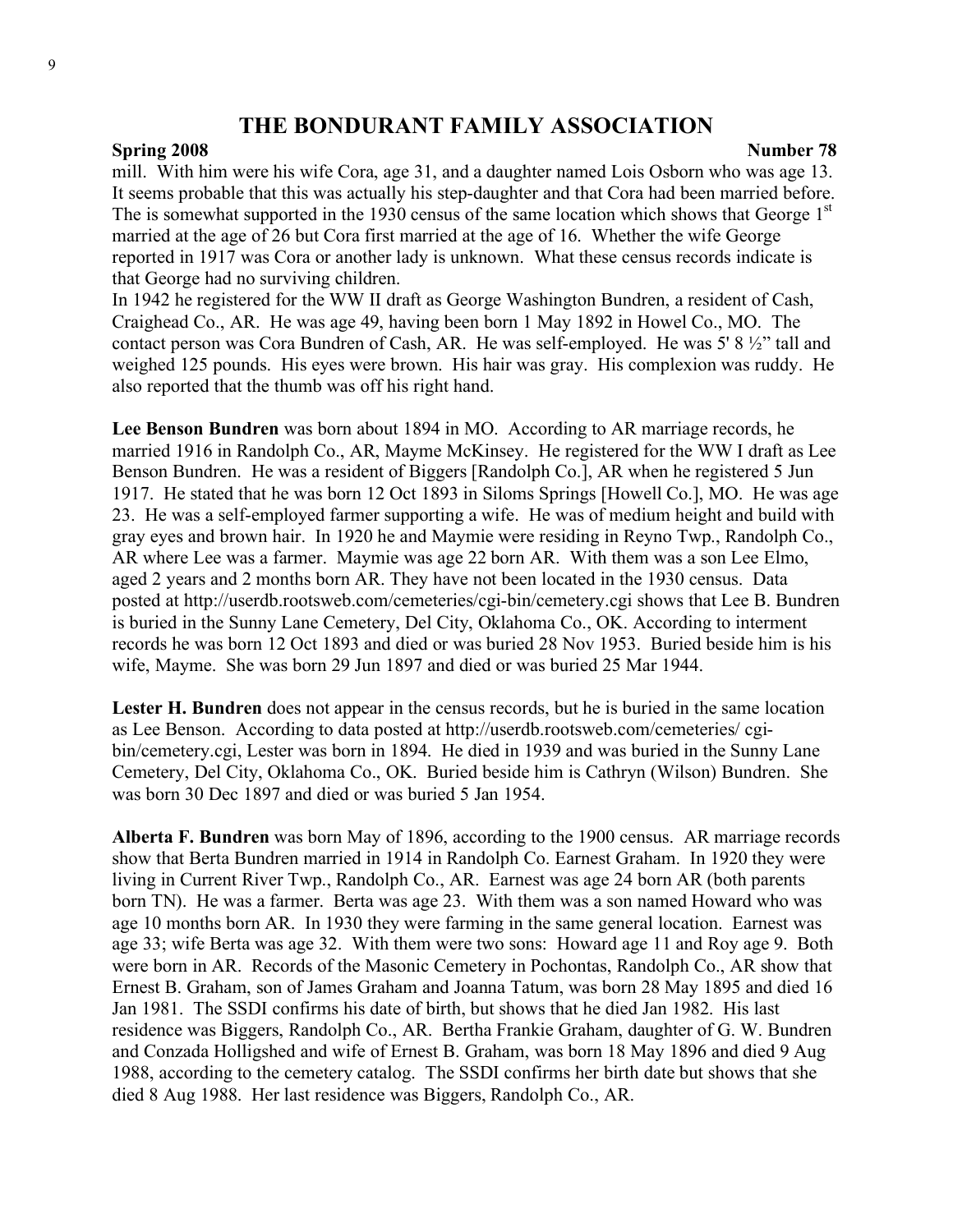Howard Graham was born about 1919 in AR. The SSDI includes Howard Graham born 4 Mar 1919 and died 31 Aug 1993. His last residence was Biggers, Randolph Co., AR. Roy Bransford Graham, according to the catalog of the Masonic Cemetery, Pochontas, Randolph Co., AR, was the son of Earnest Graham and Berta Bundren. He was a sergeant in the US Army in WW II. He was born 11 Oct 1921 and died 2 Dec 1983.

**Lena G. Bundren** was the only known child of George W. Bundren and his second wife, Martha J. Hollingshad/Davis/Byers/Collins. She was born about 1903, according to the census records. In 1920 she was residing in Current River Twp., Randolph Co., AR with her widowed mother Mattie Bundrun and her half-sister Thieraly Collins. At that time Lena was age 17. In the 1930 census she was living alone in Biggers town in Randolph Co., AR at the age of 24. She was single. She was also the postmaster for the town. She does appear in the SSDI as Lena Bundren, so it is likely that she never married. That record shows that she was born 21 Jan 1901 and died Oct 1970. Her last residence was Biggers, Randolph Co., AR. The catalog of the Johnston Cemetery shows that Lena G. Bundren, daughter of George W. Bundren and Mattie H. Hollingshed, was born 21 Jan 1901 and died 30 Oct 1970. She was buried in the Johnston Cemetery, Randolph Co., AR.

**Mary Elizabeth Bundren** was the second child born to Philip Bundren and Caroline S. Briggs. Her parents are identified on her death certificate. She was born 6 Apr 1860, most likely in Howell Co. She may have been born after the death of her father. She was living in Howell Co., MO with her mother and stepfather, Thomas G. Middleton in 1870. Mary E. Bundon married 5 Dec 1875 Howell Co., MO Henry D. Tabor. Ancestry.com World Tree (BrandonCarr 04-08- 2006) shows that Henry D. Tabor was born 2 Dec 1854 in Pottersville, Howell Co., MO. He was the son of Andrew V. Tabor born 12 Mar 1817 in McMinn Co., TN (1880 census shows NC) and died 5 May 1890 in Pottersville, Howell Co., MO. Andrew V. Tabor's wife was Ruhaney Collins born 20 Oct 1822 in IN (1880 census) died 3 Jan 1899. Both are buried in the Pottersville Cemetery, Howell Co., MO. The Ancestry.com file shows that Henry Tabor and Mary Bundon had 7 children: Dora, Norman, Andy, Oscar, Maggie, Otto, and Cordelia A. Henry Tabor died 18 Aug 1891 in Pottersville, Howell Co., MO and was buried there in the Pottersville Cemetery (Ancestry.com World Tree [John Collins]).

The catalog of this cemetery, posted at http:

//www.interment.net/data/us/mo/pottersville\_cemetery.htm, confirms this date and shows that Henry was the husband of Mary E. Tabor. Ancestry.com World Tree (66651) shows him as Henry Davis Tabor and lists 8 children for him and his wife Mary Bunden: Dora born about 1876 in Pottersville; Cordelia Delia born about 1878 in Pottersville; Theodore Norman born Sep 1880 in Pottersville; Andrew G. born Apr 1882 in Pottersville; Arthur Raymond born 12 Mar 1884 in Crider, Howell Co., MO; Margaret A. born Jan 1886; Otto H. born 8 Feb 1888 in Crider d. 5 Nov 1903 in Crider; and Henry born 8 Aug 1890 in Crider. This file also has additional information about most of these children.

About 1894 Mary Bundren/Tabor married a widower named James K. Mitts who had children by his previous wife. Ancestry.com World Tree (Hollingshad/Sparks) shows him as James Knox Polk Mitts. In the 1900 census, Mary E., born Apr 1860, was with James K., born Aug 1844, residing in Spring Creek, Howell Co., MO where James was farming. In their home were three Mitts children all born in or before 1883 and 4 Tabor children – Norman F., Andrew G., Maggie A., and Otto H. – all born in or before 1886. Also in the home was Adam W. Mitts born Feb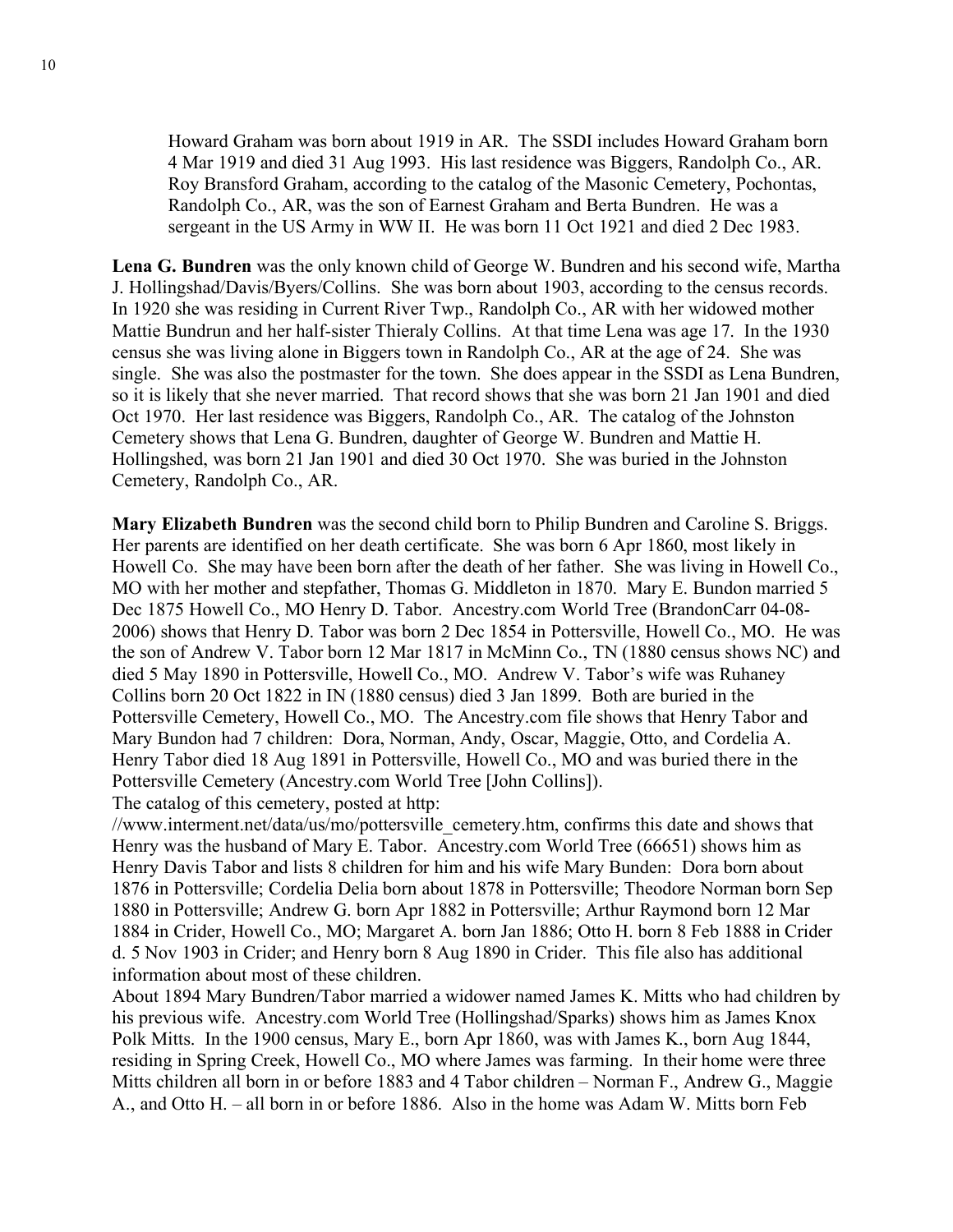#### **Spring 2008** Number 78

1898. Apparently he was the son of James K. Mitts and Mary E. Bundren/Tabor. The 1920 census shows James and Mary Mitts in the same location. James was still farming. This record verified that both James and Mary had been married twice. With them were their son Adam age 12 and daughter Eve age 9. MO death records for Howell Co. show that James Mitts died 1 Oct 1916 of cerebral apoplexy. He was born 11 Oct 1845 in TN. The informant was Mrs. Mary Mitts of Crider, MO. He was buried in the Mitts Graveyard, Howell Co., MO. Curiously, there is a second death certificate for him, but it was recorded in Ozark Co. It presents basically the same information but the cause of death was paralysis of the ocular muscle due to affections of the perephial or central portion and the informant was Gerrard Hollingshed of Silom Spring, MO.

Death records show that Mary Elizabeth Mitts, who was residing near Crider, MO where she had lived all her life, died 24 Aug 1919. She was born 6 Apr 1860 in MO to Philip Bundren born TN and Caroline S. Briggs born TN. She was the widow of James K. Mitts. The cause of death was either an ulcer or cancer of the stomach. She had been ill for about a year and 6 months. The informant was Eva Mitts of Crider, MO. Her place of burial is listed only as Howell Co., MO. Ancestry.com World Tree (John Collins) shows that Mary Bunden/Tabor/Mitts was buried in the Mitts Cemetery, Dora, MO. The town of Dora is actually in Ozark Co. which adjoins Howell Co. on the west. In the 1900 census Mary reported that she had had 11 children of whom 9 were still living; in 1910 she reported that she had had 13 children but only 7 were still living. This requires some exploration. First, we know that between 1900 and 1910 she had one additional child, a daughter named Eve. However, she apparently had one other Mitts child during this decade who did not survive. Also, two of her Tabor children apparently died during this decade. According to the Ancestry.com file cited above, one of these was Otto H. Tabor who was born 8 Feb 1888 and died 5 Nov 1903. We also know that 2 of her children were deceased before 1900. Given the rhythm of birth dates of her Tabor children (i.e., a child born every other year until Henry Tabor's death), it seems likely that the two deceased children reported in 1900 were Mitts children, both born and died between 1894 and 1900. The following information about Mary Elizabeth's children has been drawn mainly from Ancestry.com World Tree (66651):

Dora Tabor was born about 1876 in Pottersville, Howell Co., MO. She married 29 Mar 1894 in West Plains, Howell Co., MO Samuel H. Morris. However, it appears that this marriage was brief. Sometime between 1894 and 1897 she married Harry Grant. By him she had two children – Veda born about 1898 in MO and Muriel. Nothing more is known about either Dora or Harry, although Dora reportedly died in Kansas City, Jackson Co., MO.

Veda Grant was born about 1898 in MO. About 1912 probably in MO she married Onie Large. He registered 5 Jun 1917 in Nelson Co., ND for the WW I draft as a resident of Pekin, ND. He was born 25 Aug 1889 in KS, age 28. He was a machinist employed in Bergen Twp., Nelson Co., ND. He was married with wife and 3 children. He claimed exemption on the basis of supporting the family. He was tall and slender with dark blue eyes and brown hair. In the 1920 census Onie and Veda were residing in Benson Co., ND. Onie was a farmer aged 28 born in KS. Veda was age 22 born in MO. With them were 3 children – Muriel age 7 born MO, Earl age 5 born OK, and Dorothy age 3 years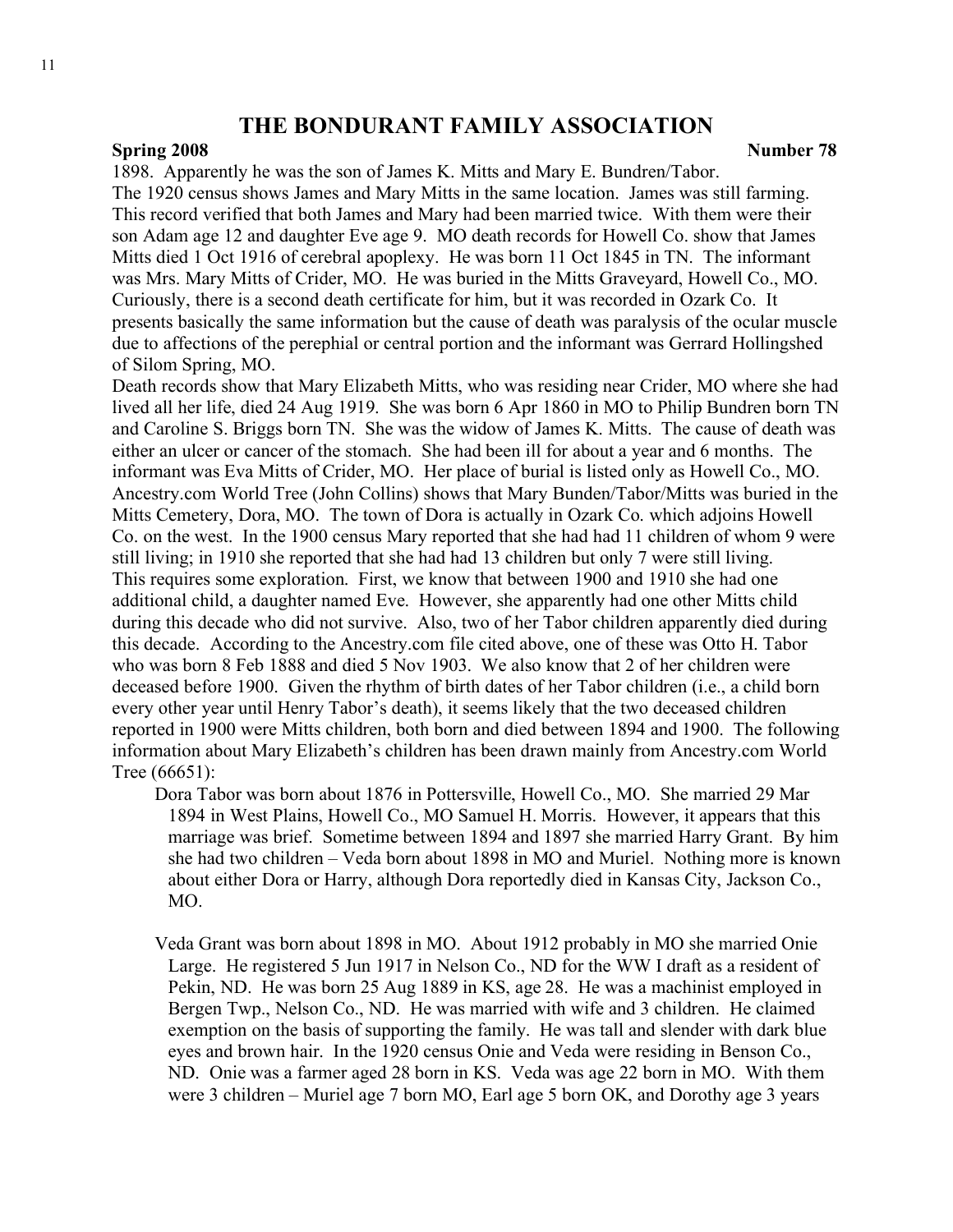and 3 months born ND.

Note that Veda apparently married at the age of 14 and had a child by the time she was 15. Apparently by 1930 one or both of the parents were deceased or the family was separated because all three of the children were residing with their aunt Nora Large/Kneble in Owen Township, Kay Co., OK. In addition, the household included another Large child, Billie Large, age 8 born ND. Thus, Veda was apparently alive in 1922 when she gave birth to this child.

Muriel Grant has not been located in any census records. She reportedly married (given name unknown) Davenport. Her sister Veda apparently named her first child after Muriel, but whether this indicates that Muriel was deceased prior to the birth of Muriel Large is unknown.

Cordelia Delia Tabor was born about 1878 in Pottersville, Howell Co., MO. She married 27 Feb 1896 in West Plains, Howell Co., MO, S. T. Tilson. The 1900 census of Spring Creek Twp., Howell Co., MO seems to show him as Samuel F. Tilson born Dec. 1872 in TN. Delia is listed as having been born Feb.1879. With them were two sons – Thedora M. Tilson age 2 and John A. Tilson age 3 months. However, by 1910 one or both of these parents were apparently deceased or the family was divided because both of these sons were residing with their uncle John E. Tilson and his wife Martha J. in Howell Co., MO although Thedora was listed as Mathew. They were still living with their uncle and aunt in the 1930 census in this same location. In this census John A. was listed as Allen.

Theodore Mathew Tilson was born Dec? 1897 in MO. He was with his parents in Howell Co., MO in 1900, but in 1910 and 1920 he was living with his uncle John E. Tilson in Howell Co., MO. On 12 Sep 1918 he registered for the WW I draft as Thedor Matthew Tilson (recorded as Thedo Mathue). He reported that he was born 13 Mar 1898 and was age 20. He was farming for J. E. Tilson in Howell Co., MO. He was tall and of medium build with brown eyes and brown hair. He listed John Allen Tilson as his nearest relative.

John Allen Tilson was born Oct 1899 in MO. He, like his brother, was with his parents in Howell Co., MO in 1900 but with his uncle John E. Tilson in 1910 and 1920. He also registered for the WW I draft on 12 Sep 1918. He was born 30 Oct 1900 and was age 18. He was a resident of Howell Co., MO where he was farming for J. E. Tilson. He listed Thedo Mathue Tilson as his nearest relative. He was short and of medium build with brown eyes and brown hair. The card was sign as Jhon [sic] Allen Tilson.

Theodore Norman Tabor was born Sep 1880 in Pottersville, Howell Co., MO. He married 20 Sep 1908 in West Plains, Howell Co., MO Birdie Riley who was born 1884 in Winsville, MO. They were residing in Spring Creek Twp., Ozark Co., MO from 1910 to 1930 where Norman was engaged in farming. They had 7 children. Norman died Mar 1954 in Crider, Howell Co., MO and was buried in the Union Grove Cemetery, Howell Co., MO. Ancestry.com World Tree (Tracing My Roots) shows that Birdie Riley/Tabor died in 1981 in West Plains, Howell Co., MO and was buried in the Union Grove Cemetery (http://www.interment.net/). Beulah F. Tabor was born about 1909 (8 months old in 1910 census) in Crider, Howell Co., MO (the family was residing in Ozark Co.,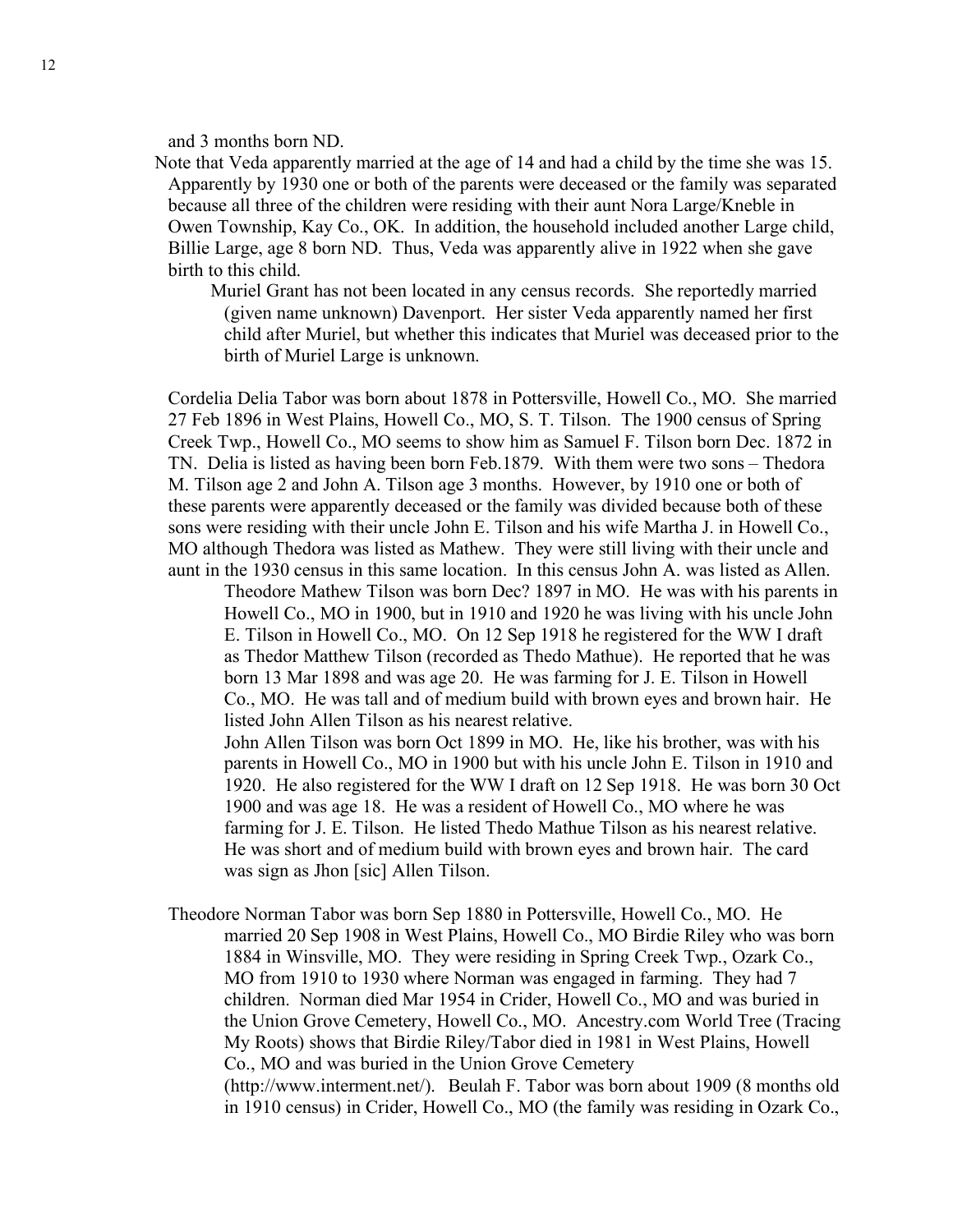#### **Spring 2008** Number 78

MO in 1910, however). She was still with the family in 1920 at the age of 10. However, by 1930 she was apparently either married or deceased. William Earnest Tabor was born 13 May 1911 in Crider, Howell Co., MO (the family was residing in Ozark Co., MO, however, at the time of his birth). He was not with the family in the 1930 census. He died 12 Feb 1967 and was buried in the Union Grove Cemetery, Howell Co., MO (http://www.interment.net/). Alvin T. or Alva Tabor was born about 1916 probably in Ozark Co., MO. He was still with his parents in the 1930 census of Ozark Co. at the age of 14. Lester E. Tabor was born about 1919. He was still living with his parents at the age of 11 in the 1930 census of Spring Creek Twp., Ozark Co., MO. Everett M. Tabor, according to Ancestry.com World Tree (Tracing My Roots), was born 7 Jan 1921 in Ozark Co., MO. He married 1.) in 1946 Howell Co., MO Doris Yarborough and had 2 children. Doris H. Tabor, born 17 Jan 1930, died 26 Jul 1949 and was buried in the Union Grove Cemetery, Howell Co., MO (http://www.interment. net). He married 2) (given name unknown) Jones. Everett M. Tabor died 23 Jan 1980 and was buried in the Union Grove Cemetery, Howell Co., MO (http://www.interment. net/). Clark Tabor was born about 1923 in MO, probably Ozark Co. He was still with his parents in the 1930 census. Ella Mae Tabor was born about 1926 in MO, probably Ozark Co. She was living with her parents in the 1930 census in Ozark Co.

**Andrew G. Tabor** was born Apr of 1882 in Pottersville, Howell Co., MO. He married 26 Dec 1908 in West Plains, Howell Co., MO Lucy Williams. According to Ancestry.com World Tree (Keene, Donaldson, Spickler, Tabor, Ruebenack, Wadley, and more), she was born 20 Apr 1890 in Ozark Co., MO. They had 4 children.

In the 1920 census Andrew, his wife, and their four children plus a nine-year-old nephew named Tom Dobbs were residing in the city of Olympia, Thurston Co., WA. Andrew was a baggage agent at the N. R. Depot. Lucy was age 29. Madge was 10, Howard was 8, Mary was 6, and Vera was 3 years and 3 months old. All of the children were born in MO except Howard who was born in NM. Ancestry.com World Tree (Keene, Donaldson, Spickler, Tabor, Ruebenack, Wadley, and more) shows that Lucille (Lucy) Williams/Tabor died 9 Jun 1920 in Olympia, WA and was buried 12 Jun 1925.

In the 1930 census, Andrew and his 4 children were residing in Hoquiam city, Grays Harbor Co., WA. Andrew was doing some kind of work [hovelhouseman?] for the rail road. Madge was 20, Howard W. was 18, Mary E. was 16, and Vera was 13. All were born in MO except Howard who was born in NM. The "Washington Death Index, 1940-1966" includes an Andrew Tabor who died 15 Apr 1946 in Tacoma, WA at age 63, but there is no way to be sure from the on-line data that this is the right person. According to Ancestry.com World Tree (Keene, Donaldson, Spickler, Tabor, Ruebenack, Wadley, and more), Andrew was buried in Olympia, WA. Ancestry.com World Tree (Kentucky Roots) shows that Andrew Garfield Tabor died 15 Aug 1946 in Olympia, Thurston Co., WA. The file also shows that Andrew Garfield Tabor was buried in the Masonic Park Cemetery, Tumwater, Thurston Co., WA.

Madge Louise Tabor, according to Ancestry.com World Tree (Kentucky Roots) was born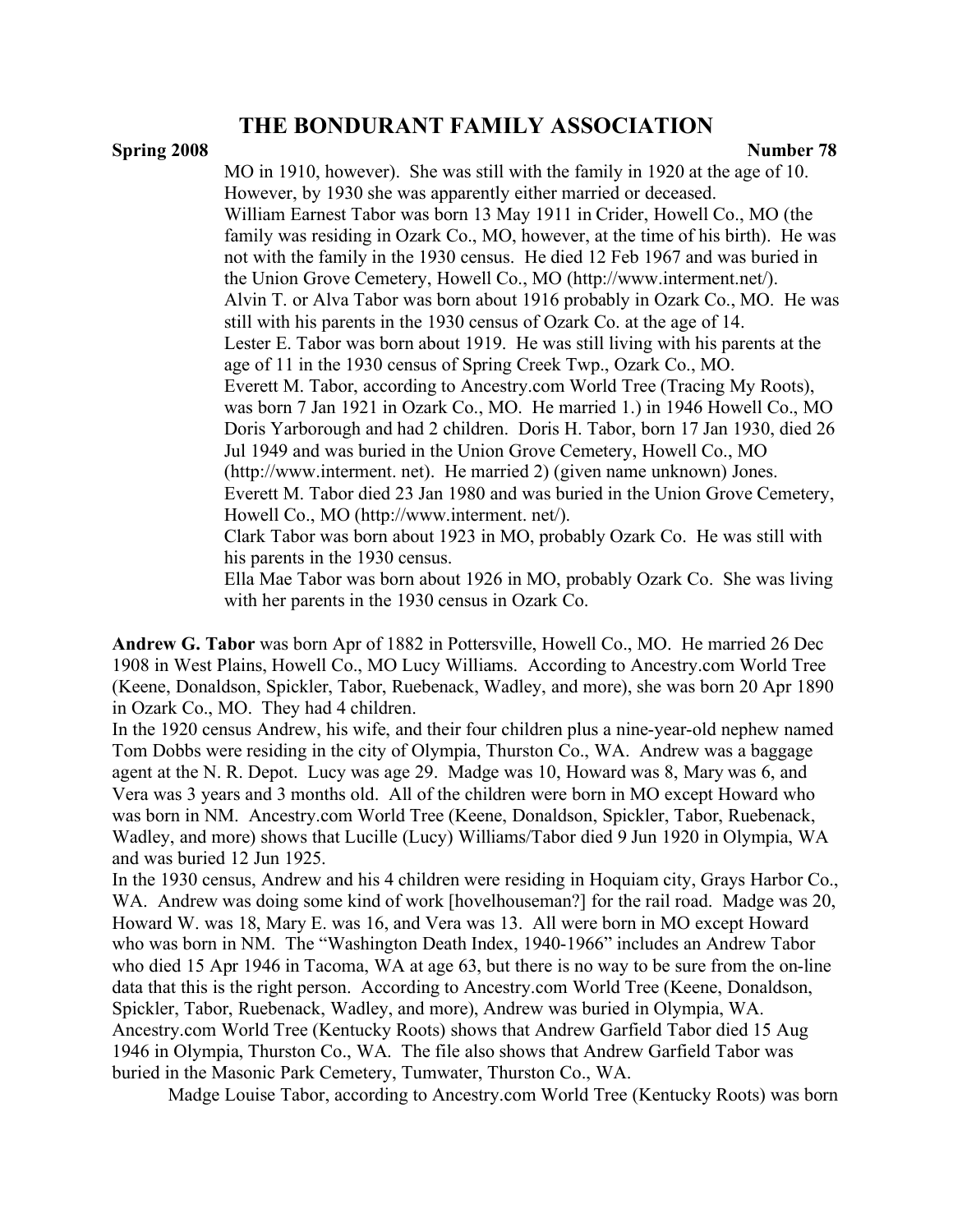30 Sep 1910 in Deepwater, Henry Co., MO. She married 8 Feb 1931 in Centralia, Lewis Co., WA Alfred Wesley Whitener who was born 11 May 1911. Madge died 7 Nov 1996 in Mason Co., WA (Ancestry.com World Tree [Keene, Donaldson, Spickler, Tabor, Ruebenack, Wadley, and more] shows death at Mason General Hospital, Shelton, WA and burial 12 Nov 1996 in the Shelton Memorial Park, Shelton, WA). Ancestry.com World Tree (Kentucky Roots) shows that they had 7 children, but for privacy only information on one is included

Wilson Wesley Whitener was born 28 Jul 1949 in Shelton, WA. He died 20 Jun 1998 in Shelton, WA and was buried 24 Jun 1998 in the Shelton Memorial Park, Shelton, WA. He married twice. His first wife was (given name withheld) Schlottmann. They had 3 children. With his second wife (name withheld) he had 2 children.

William Howard Tabor, according to Ancestry.com World Tree (Keene, Donaldson, Spickler, Tabor, Ruebenack, Wadley, and more) was born 6 Feb 1912 in Silver City, NM. He married in 1931 Stella Jewell Smith born about 1916 in Olympia, WA. William died 6 Jun 2000 in Springfield, Greene Co., MO. Ancestry.com World Tree (Kentucky Roots) shows that they had 6 children

William A. Tabor born 17 Dec 1932 in WA

living Tabor (female) married (given name withheld) Dummitt

James H. Tabor born 13 Feb 1939 in WA

living Tabor (female) m. (given name withheld) Harper and had one child – Michael Harper

Andrew L. Tabor born 16 Jun 1848 died Feb 1991

Jerry Lynn Tabor born 12 Jul 1950 died 19 May 2000 in Olympia, Thurston Co., WA

Mary E. Tabor, according to Ancestry.com World Tree (Kentucky Roots) was born 18 Oct 1913 in MO. She married (given name not stated) Peoples. She died 9 Dec 1997 in Washougal, Clark Co., WA.

Vera Tabor, according to Ancestry.com World Tree (Kentucky Roots) was born 24 Sep 1916 in MO. She married (given name not stated) Daly. She died 1 Aug 1998 in Olympia, Thurston Co., WA.

**Arthur Raymond Tabor**, according to Ancestry.com World Tree (Kentucky Roots) was born 12 Mar 1884 Crider, Howell Co., MO. He married 22 Dec 1907 in Crider, Howell Co., MO Athra Dell Davis who was born 5 Sep 1892 in Pottersville, Howell Co., MO. They had eight children. Arthur died 12 Nov 1959 in Ponca City, Kay Co., OK, but he was buried in Oxford, Sumner Co., KS. Athra Dell died 1 Nov 1968 in Sumner, Lawrence Co., IL but she, too, was buried in Oxford, Sumner Co., KS.

Flo Evelyn Tabor was born 19 Feb 1909, according to Ancestry.com World Tree (Tracing My Roots). She married 1.) Harry Kershner and 2.) Eugene Fry. She was buried in Oxford, Sumner Co., KS.

Floyd Wilson Tabor was born 31 Oct 1910, according to Ancestry.com World Tree (Tracing My Roots). He married 1.) Agnes Mae Jennings and had 1 child; he married 2.) Alice Mae Flanigan and had 2 children.

Harlin Eugene Tabor was born 21 Jan 1913 and died 18 Apr 1913 in Pottersville, Howell Co., MO, according to his death record. The cause of death was epidemic cerebral spinal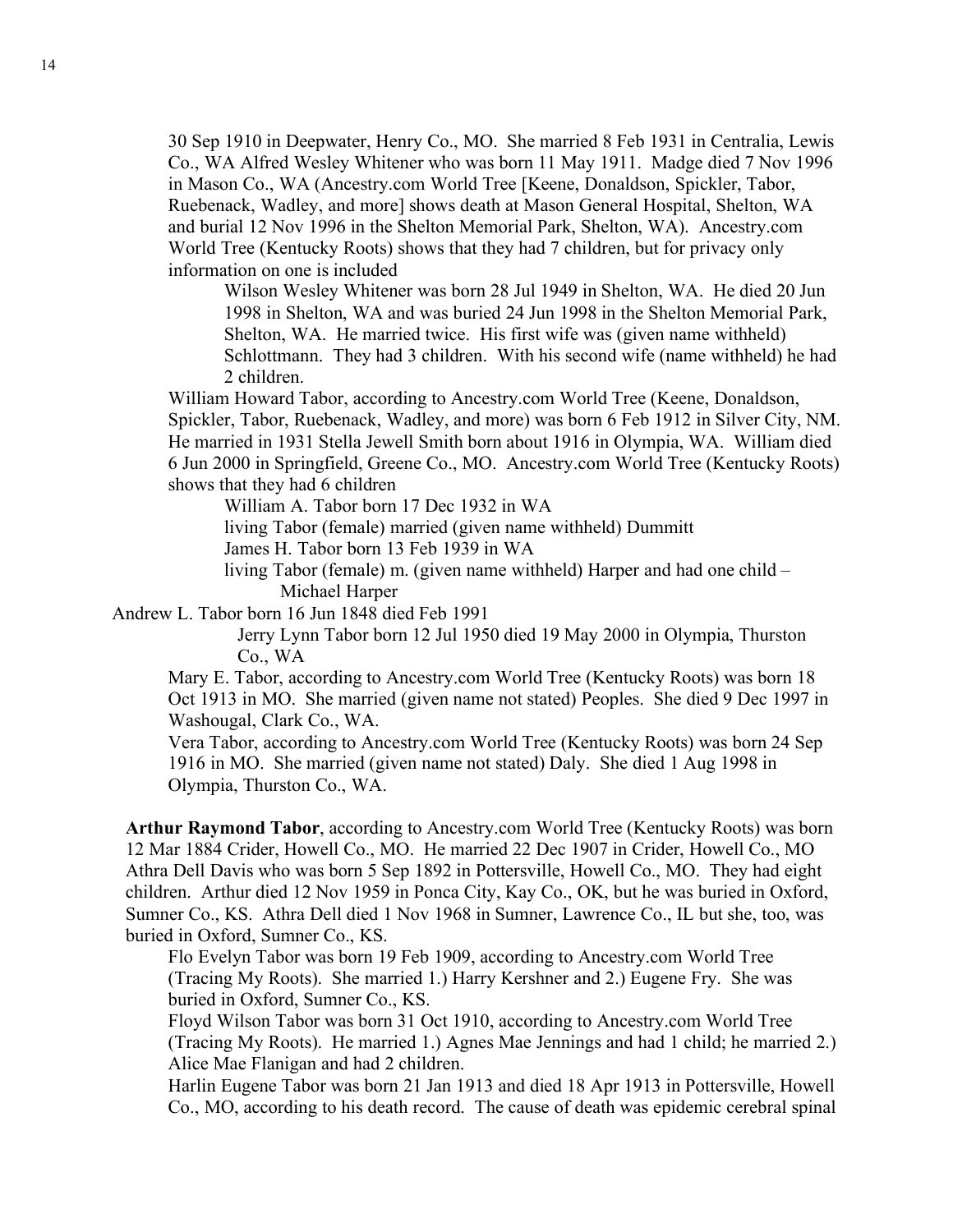### **Spring 2008** Number 78

fever. The report also says he had portuasis almost since birth. He was buried 19 Apr 1913 in the Pottersville Cemetery. However, he does not appear in the catalog of this cemetery, so he may have no headstone.

Alice Elizabeth Tabor was born 1 Sep 1914, according to Ancestry.com World Tree (Tracing My Roots). She married Joe Kaiser who was born in Czechoslovakia. She died in 1955 in Wellington, Sumner Co., KS

Golden Virginia Tabor was born 12 Aug 1916 in Pottersville, Howell Co., MO, according to Ancestry.com World Tree (Tracing My Roots). She married 10 Nov 1931 in Newkirk, OK, Basil Raymond Bruner, who was born 13 May 1907 in Keysport, Bond Co., IL. He died 2 Apr 1991 in Wichita, Sedgwick Co., KS. They had 5 children, but for privacy reasons only 2 are identified.

Earl Jean Bruner was born 18 Mar 1933 in Oxford, Sumner Co., KS. He married (given name withheld) Carle and had 4 children. He died 18 Jul 1992 in Denver, CO but was buried in Oxford, Sumner Co., KS.

Raymond Jack Bruner was born 16 Oct 1934 in Oxford, Sumner Co., KS. He married (given name withheld) Crain and had 3 children. He died 16 Mar 1995 in Wichita, Sedgwick Co., KS. He was buried 20 Mar 1995 in Oxford, Sumner Co., KS.

living Bruner (female) married (given name withheld) Moreland and had 2 children.

living Bruner (female) married (given name withheld) Davis and had 6 children. living Bruner (female) married (given name withheld) Bowlsby and had 2 children.

Arthur Neal Tabor was born 17 Jun 1918, according to Ancestry.com World Tree (Tracing My Roots). He married 1.) Jackie Tribble; he married 2.) Judy (surname unknown). He was buried in Oxford, Sumner Co., KS.

Marjorie Meirial Tabor was born 16 Sep 1920 in West Plains, Howell Co., MO. She married 5 Jul 1940 in Belle Plaine, Sumner Co., KS, Donald Claude Ratcliff and had 2 children.

Ruth Jane Tabor was born 28 Sep 1924. She married Raymond King who was born 25 Feb 1921 and died Apr 1967. They had 10 children. She married 2.) Joe Tinker. The following list of children and information about their births, deaths, and burial places is taken from Ancestry.com World Tree (Kentucky Roots).

(given name withheld) King (female)

Nancy Faye King born 19 Jul 1942 died 25 May 1955 in Sumner Co., KS buried Prairie Lawn Cemetery, Wellington, Sumner Co., KS

Jerry Lance King born 2 Nov 1943 died 24 Nov 1960 in Summitt Ridge, CO. A note attached to Ancestry.com World Tree (Pierson/Wiles Clan) states that "after the remaining family resettled in CO, their oldest son, Jerry, apparently having car trouble was found dead under a front wheel."

(given name withheld) King (female)

Judy Darlene King born 19 May 1946 in Farmington, San Juan Co., NM died 1 Jan 1979 in Hanksville, Wayne Co., UT. She did marry and have 1 child. Ronald Wade King born 18 Dec 1948 died 25 May 1955 in Sumner Co., KS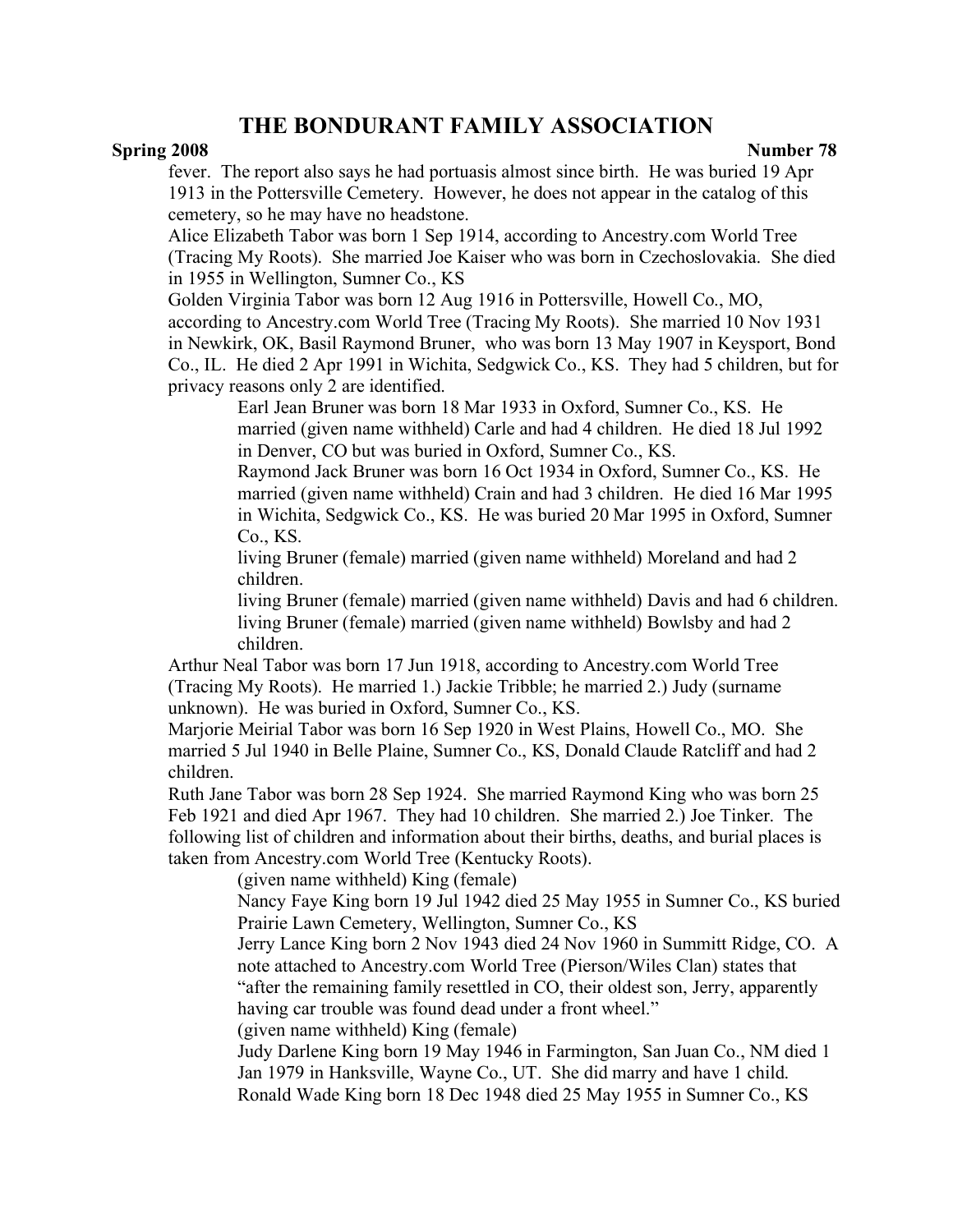buried Prairie Lawn Cemetery, Wellington, Sumner Co., KS Billy Wayne King born 17 Jan 1950 died 25 May 1955 Sumner Co., KS buried Prairie Lawn Cemetery, Wellington, Sumner Co., KS Victor Alan King born 9 Jul 1951 died 25 May 1955 in Sumner Co., KS buried Prairie Lawn Cemetery, Wellington, Sumner Co., KS Richard Raymond King born 11 Feb 1953 died 16 May 1997 Colorado Springs, El Paso Co., CO Barbara Anne King born 21 Jun 1954 died 25 May 1955 Sumner Co., KS buried Prairie Lawn Cemetery, Wellington, Sumner Co., KS

A careful look at the death dates of these children shows that 5 of them died on the same day in Sumner Co., KS. The following brief article appeared in the *Great Bend Daily Tribune* (Great Bend, KS) on 26 May 1955:

#### *Tornado Adds Tragedy to Oxford, Kan., Family*

*Oxford, Kan. (AP) – A tornado brought tragedy Wednesday night to a farm family whose activities already had been disrupted by illness. Five of the seven children of Mr. and Mrs. Raymond King were killed when the storm destroyed their home three miles north of here.*

The mother, Mrs. Ruth Jane King, and two other children, were in a Wellington, Kan, hospital. The father was not at home. He was taken recently to the Kansas Tuberculosis Hospital at Norton, Kan.

This issue of the paper reported that this twister was "the worst killer in Kansas history." It virtually wiped out the town of Udall, KS, killing 55 people, and killed 17 people in Blackwell, OK.

**Margaret A. "Maggie" Tabor** was born Jan 1886. She married 19 Jan 1910 in West Plains, Howell Co., MO Orville Wilson. In 1920 Orville, Maggie, and their 4 daughters were residing in Howell Co., MO. However, by 1930 they had moved to Olympia Precinct, Thurston Co., WA. Ancestry.com World Tree (Kentucky Roots) shows that Orville was buried in the Mitts Cemetery, Howell Co., MO. They had 6 children (names of first four children are from census records and Ancestry.com World Tree [Tracing My Roots], which also shows the other two children):

Velma D. Wilson was born about 1911 in MO.

Thelma R. Wilson was born about 1913 in MO.

Eve or Eva L. Wilson was born about 1918 in MO.

Prudence Wilson was born about 1919 in MO.

Shannon Wilson does not appear in the census records and no birth or death information about this child appears in the Ancestry.com files.

unidentified Wilson does not appear in the census records and no birth or death information about this child appears in the Ancestry.com files.

**Otto H. Tabor** was born 8 Feb 1888 in Crider, Howell Co., MO. He died there 5 Nov 1903.

**Henry Tabor** was supposedly born 8 Aug 1890 in Crider, Howell Co., MO. He was not listed with his siblings in the household of his mother and stepfather in the 1900 census. Thus, it seems likely that he died before 1900.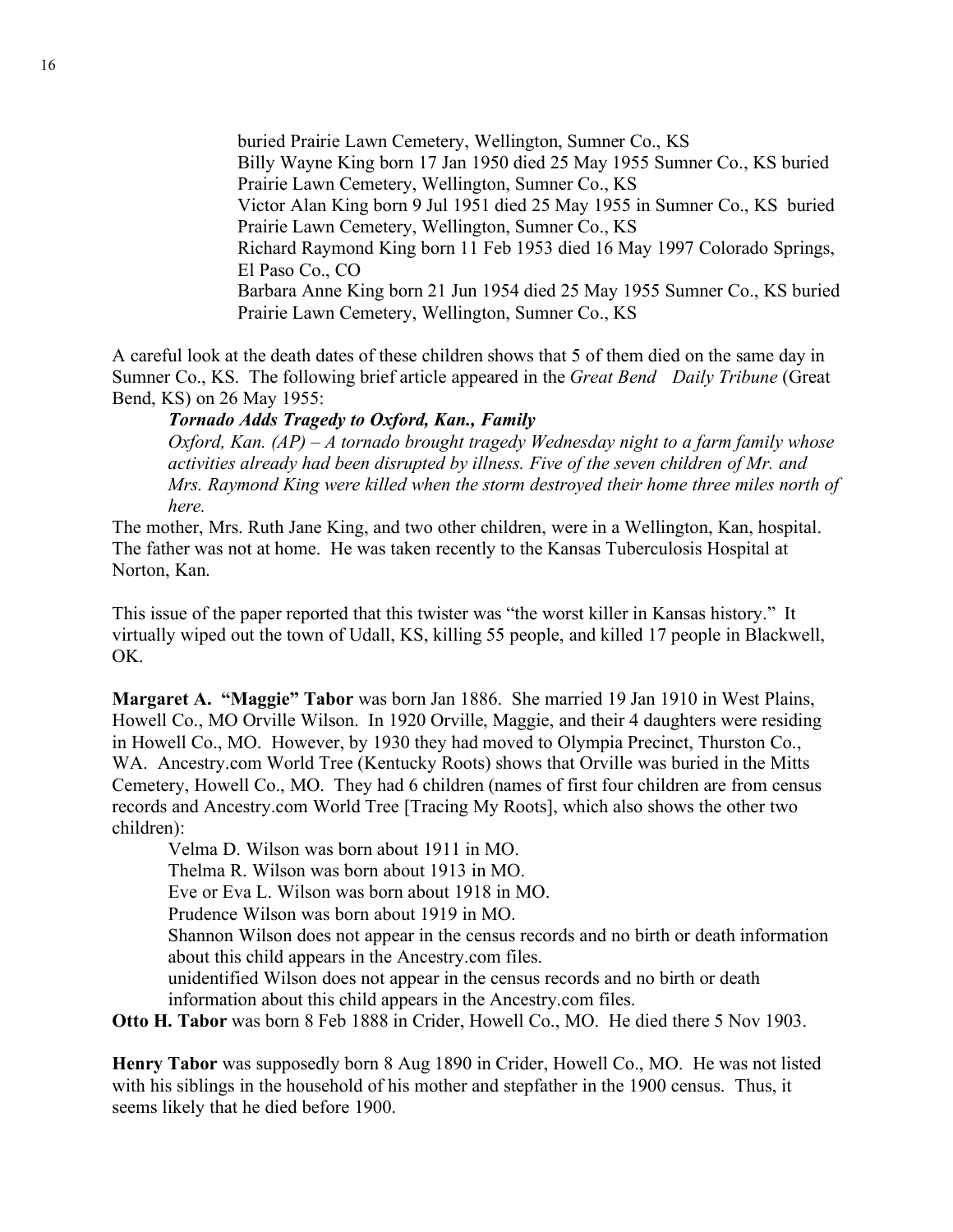## **Spring 2008** Number 78

Deceased child Mitts who was born after 1894 and died before 1900.

Deceased child Mitts who was born after 1894 and died before 1900

**Adam W. Mitts** was born Feb 1898 in MO (1900 census). He was the eldest surviving child of James W. Mitts and Mary Elizabeth Bundren/Tabor. He registered for the WW I draft on 12 Sep 1918 in Howell Co., MO as William Adam Mitts. He was born 29 Apr 1898 and was age 20. He was residing in Crider, Howell Co., MO where he was a self-employed farmer. His nearest relative was Susan Rodella Mitts of Crider. He was of medium height and build with blue eyes and red hair.

In the 1920 census, William A. Metts age 21 and Susan R., age 19, were residing in Howell Co., MO with their month old daughter Bonnell. By 1930 Adam and Della had moved to Hominy Township, Osage Co., OK. In addition to their daughter Bonnell, the family included Edgar age 7, Nettie age 4, and Elbert or Albert, age 1 year and 2 months. All three of these additions were born in OK.

**Eve or Eva Mitts** was born about 1901 in Howell Co., MO. She was still living in Aug of 1919 when her mother died because she was the informant listed on Mary Elizabeth Mitts' death certificate. In 1920 she was age 18 and single. She was residing with her married half-sister Maggie Wilson and Maggie's husband and family in Howell Co., MO. She is unlocated in 1930 census. She may have married or died during the 1920s.

Deceased child Mitts, born between 1902 and 1910, and was deceased by 1910.

| 1920 census, Howell Co., MO Spring Creek Twp.  |                 |       |       |                |                                           |                 |  |
|------------------------------------------------|-----------------|-------|-------|----------------|-------------------------------------------|-----------------|--|
| Orville Wilson36                               | KY.             |       | KY KY |                | farmer gen farming                        |                 |  |
| Maggie A.                                      | 33              |       | MO MO | M <sub>O</sub> | wife                                      |                 |  |
| Velma D.                                       | 9               |       | MO KY | <b>MO</b>      | dau.                                      |                 |  |
| Thelma R. 7                                    |                 |       | MO KY | <b>MO</b>      | dau.                                      |                 |  |
| Eva L.                                         | $2\frac{4}{12}$ |       | MO KY | MO             | dau.                                      |                 |  |
| Prudence                                       | 11/12           |       | MO KY | MO             | dau.<br>plus                              |                 |  |
| Eva Mitts                                      | 18              | MO TN |       | MO -           | sister-in-law single                      |                 |  |
| 1930 census, Thurston Co., WA Olympia Precinct |                 |       |       |                |                                           |                 |  |
| Orville Wilson48                               | KY              |       | KY KY |                | laborer lumber mill                       | $1st$ m. age 26 |  |
| Maggie                                         | 44              |       | MO MO | <b>MO</b>      | wife                                      |                 |  |
| Velma                                          | 19              |       | MO KY | <b>MO</b>      | dau.                                      |                 |  |
| Thelma                                         | 17              |       | MO KY | <b>MO</b>      | dau.                                      |                 |  |
| Eve                                            | 12              |       | MO KY | <b>MO</b>      | dau.                                      |                 |  |
| Prudence                                       | 11?             |       | MO KY | <b>MO</b>      | dau.                                      |                 |  |
| 1930 census, Jasper Co., MO Joplin city        |                 |       |       |                |                                           |                 |  |
| Archie Provance                                | 31              |       | MO WV | <b>MO</b>      | line foreman electric co. $1st$ m. age 24 |                 |  |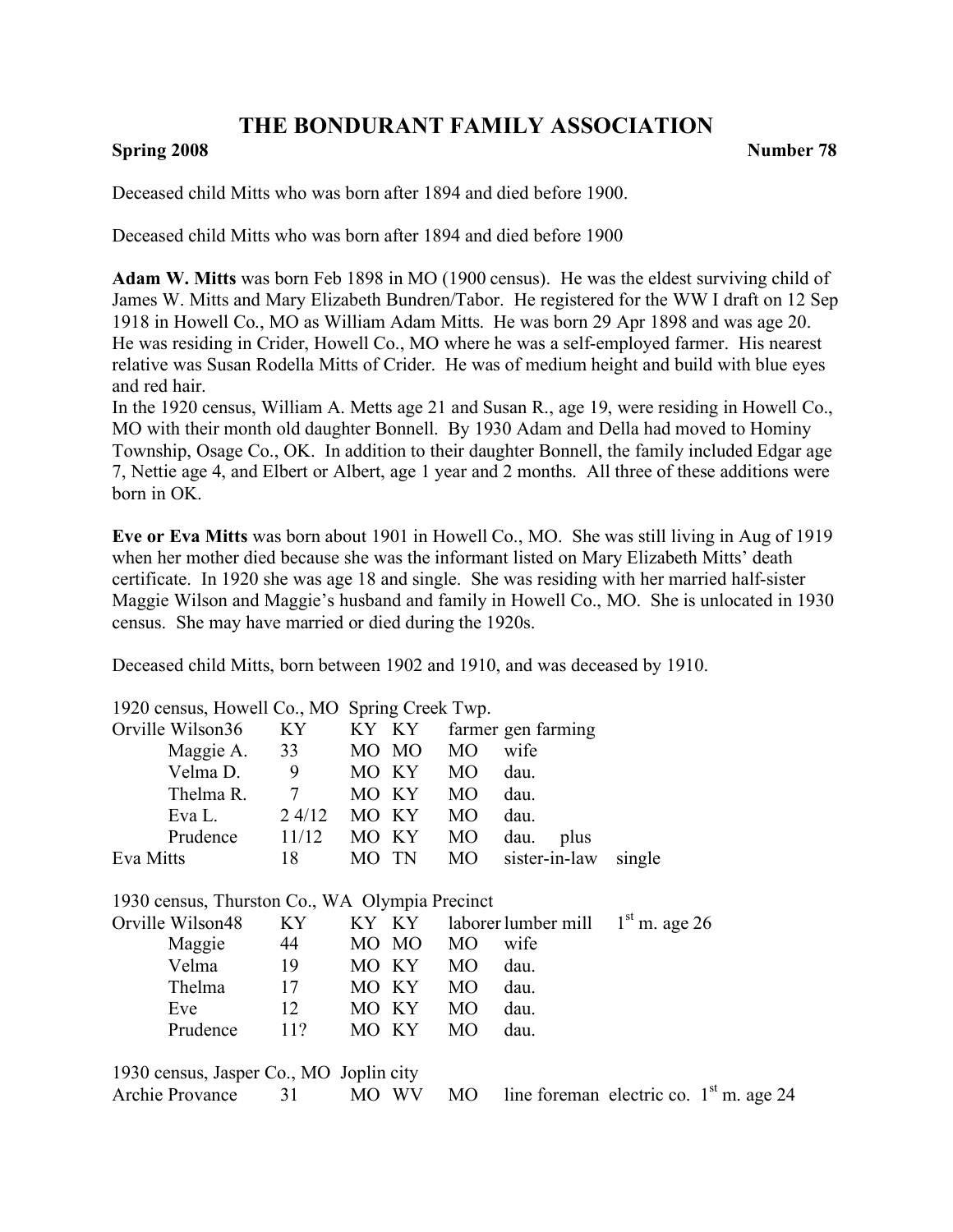Clara 26 MO MO MO wife  $1<sup>st</sup>$  m. age 20 Archie R. 5 MO MO MO son Clyde R.  $3 \frac{11}{12}$  MO MO MO son Donald L. 1 8/12 MO MO MO son [plus] James E. Kelly 56 MO MO MO father-in-law div carpenter construction  $1<sup>st</sup>$  m. age 20 [plus] Clyde G. Mitts25 MO MO MO brother-in-law single, lineman electric co.

# **THE BONDURANTS OF GÉNOLHAC, FRANCE \$30.00**

By Mary Bondurant Warren

Following your suggestions, along with family history and "family trees," are included photographs of the sites and documents relating to the family, maps, and even a driving tour of our most important places. With this hardbound, 172 page book, you can be your own tour guide, and see the sights of France at your leisure. If you want to see the places you'll read about, get the two videos, **THE BONDURANT HOMECOMING,** and **THE STORIES OF OUR FOREMOTHERS.**

In "Our Ancient Ancestors" Jeff Duvall takes us back 30 generations from Jean-Pierre to Charlemagne. We learn of French, Spanish, and Neopolitan ancestors we didn't know we had, and in the process a lot of history!

## **VIDEOTAPES**

## **THE BONDURANT HOMECOMING - 1993 \$35.00**

View the tours of family sites made by members of the Bondurant Family Association in August 1993, and the dedication of our plaque at Génolhac, France, on the home of Jean-Pierre Bondurant, Huguenot refugee.

## **THE STORIES OF OUR FOREMOTHERS - 1996 \$35.00**

Lives of our European ancestors – the Amat, Barjon, Belcastle, and Bondurant ladies, told with visits to their homes and towns, some dating back to the  $10<sup>th</sup>$  Century.

**SPECIAL OFFER:** The book, and both videos as a set \$75.00

Check payable to Heritage Papers. Order by mail, postpaid, from:

## **HERITAGE PAPERS, P.O. Box 7776, Athens, GA 30604-7776**

By telephone, using Visa or MasterCard, 706/549-1264. GA residents must include 7% sales tax.

## **BFA NEWSLETTERS - ON THE HONOR SYSTEM**

Have you missed BFA newsletters for which you have paid? Fill out this form (or a copy) and mail to the Editor for free issue replacement [as long as our supply lasts].